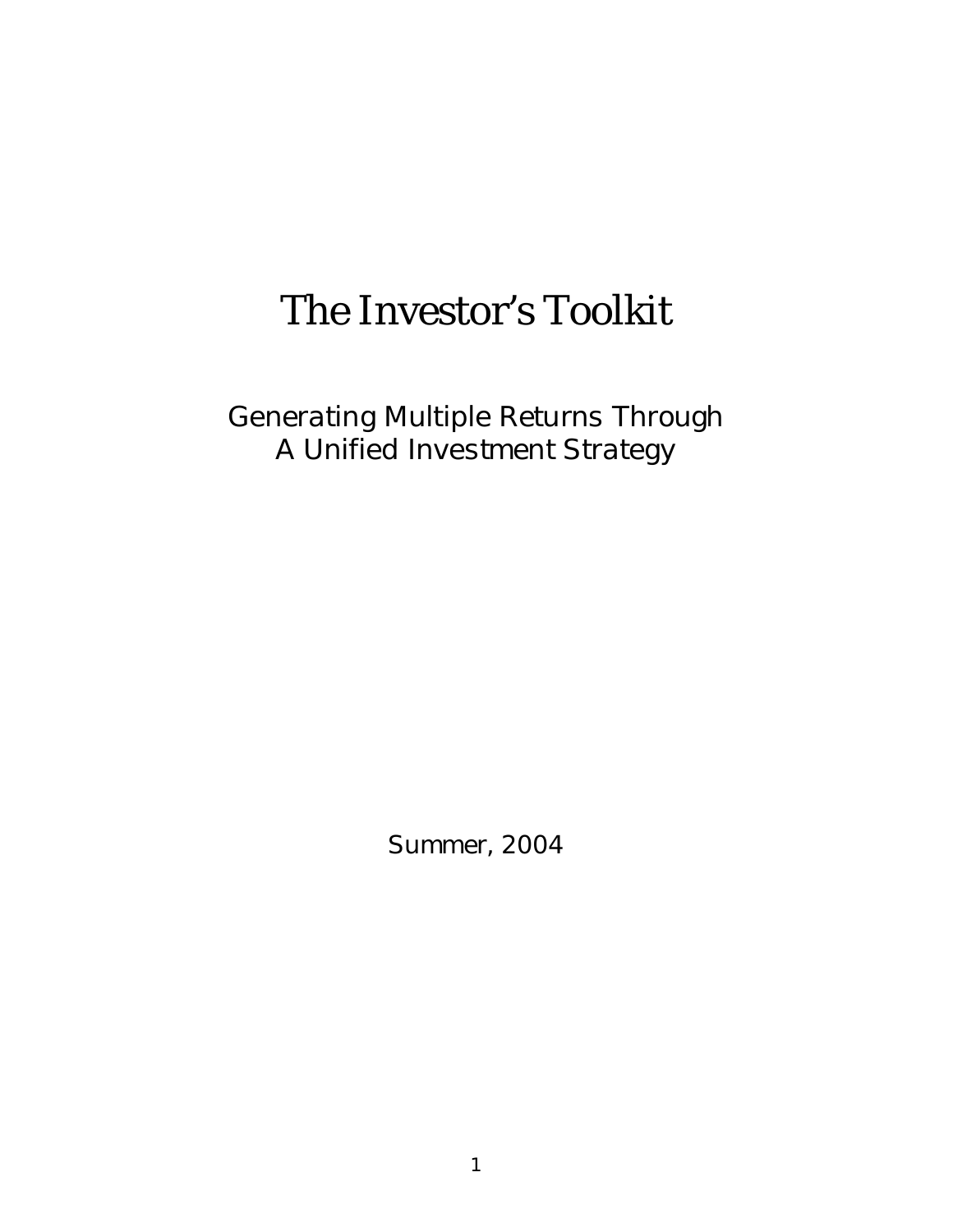## Document Overview:

This paper offers an introduction to the concept of managing financial assets using a strategy that maximizes not only economic performance, but also social and environmental returns. Here we explore the current state of this evolving investment approach, as well as the logic driving its inevitable expansion. This work is intended to broaden understanding of the diverse investment vehicles presently available, as well as to analyze how these trends might play out for different types of investors—and the future of financial asset management as a field.

*Section One* is a discussion of the rationale behind (and fundamentals of) investing for multiple returns. This concept is called a "Unified Investment Strategy," an approach to financial asset management that can be used by investors seeking to balance market-rate investments with below-market-rate and/or philanthropic investments. Such an investment approach attempts to maximize the value creation potential of a portfolio and generate multiple returns. This strategy simultaneously challenges assumptions imbedded in traditional investment approaches and highlights the disadvantages of limiting asset management criteria to economic returns and financial performance alone.

*Section Two* presents a continuum of investment instruments available to asset managers and investors seeking to maximize the full, leveraged value potential of their portfolio. These instruments range from mainstream market-rate investments (both equity and debt) to a variety of below-market-rate and concessionary rate instruments. This section explores how grants, loans and market-rate investments may *all* be structured as part of a single unified portfolio, generating multiple returns in pursuit of the investor's overall goals. Here, we also touch on the role of intermediation in creating greater efficiencies for both investors and investees in the emerging 'social capital marketplace'.

*Section Three* concludes the main body of the paper with a profile of an institution moving toward a unified investment strategy and presents specific scenarios of how different types of investors (by making use of the various instruments presented in Section Two) might structure a single portfolio of investments guided by a Unified Investment Strategy.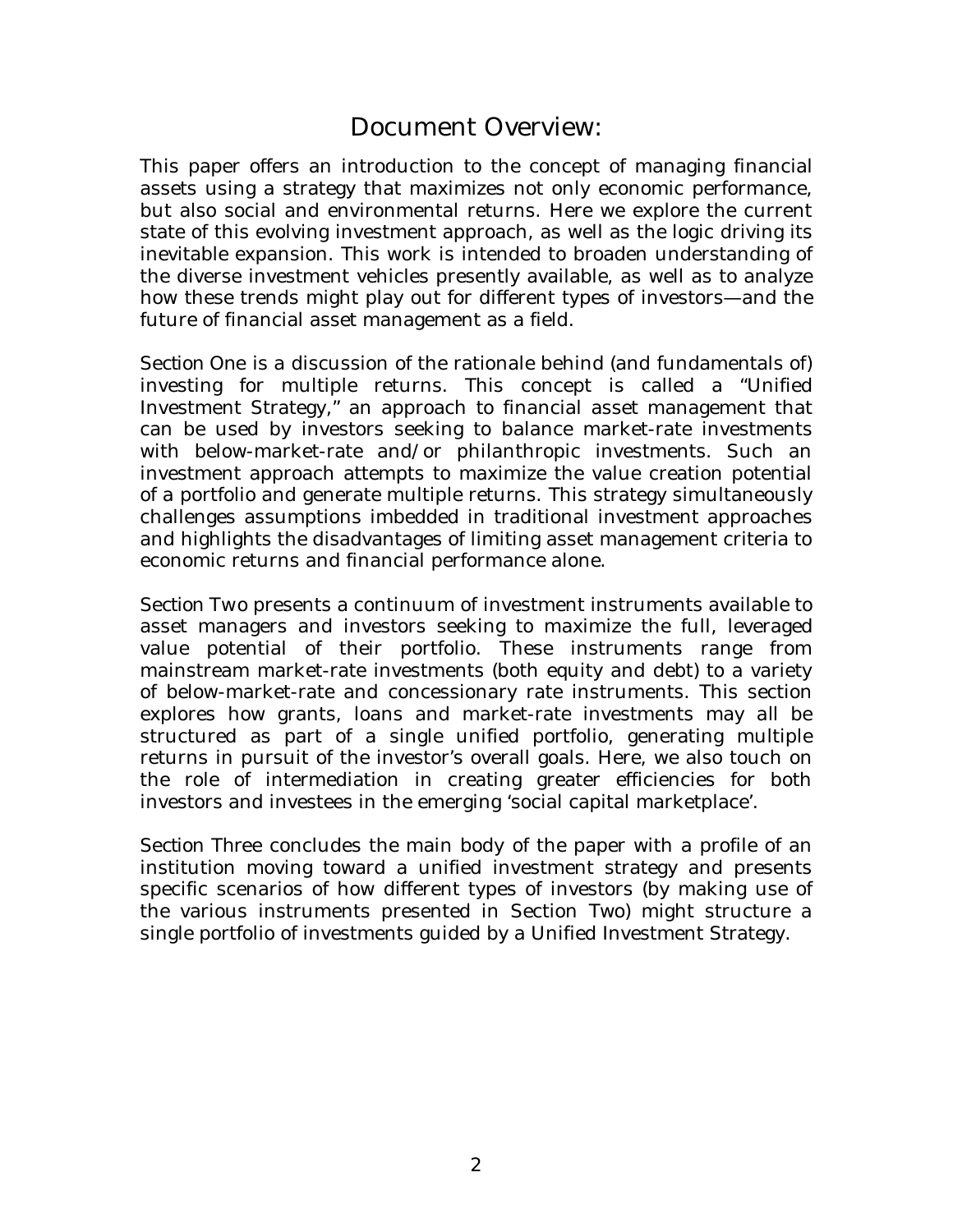## Audience:

While the authors hope this paper will be of interest to a wide range of readers, our primary audience consists of fund managers, foundation and pension fund chief financial officers, presidents of organizations with significant endowments, board members and trustees sitting on investment committees of endowed institutions and other individuals engaged in oversight and management of institutional financial assets.

We also hope this document will be of interest to ultra high net worth individuals seeking to increase the impact of their asset management strategies in create an optimal blend of returns.

The readings offered in the appendix, which directs the reader to the Blended Value Map, are suggested as additional sources of information regarding these issues.

This paper is offered to the reader as an introductory overview of a developing and dynamic area of financial asset management. This paper is not, however, offered as specific, direct financial investment advice. The exact strategy best pursued by individual readers should be developed in partnership with investment advisors and asset managers committed to the goals of a Unified Investment Strategy.

While this document presents specific examples of investment instruments and strategy, nothing contained herein is meant to be or should be construed as endorsement of any specific investment instrument or fund.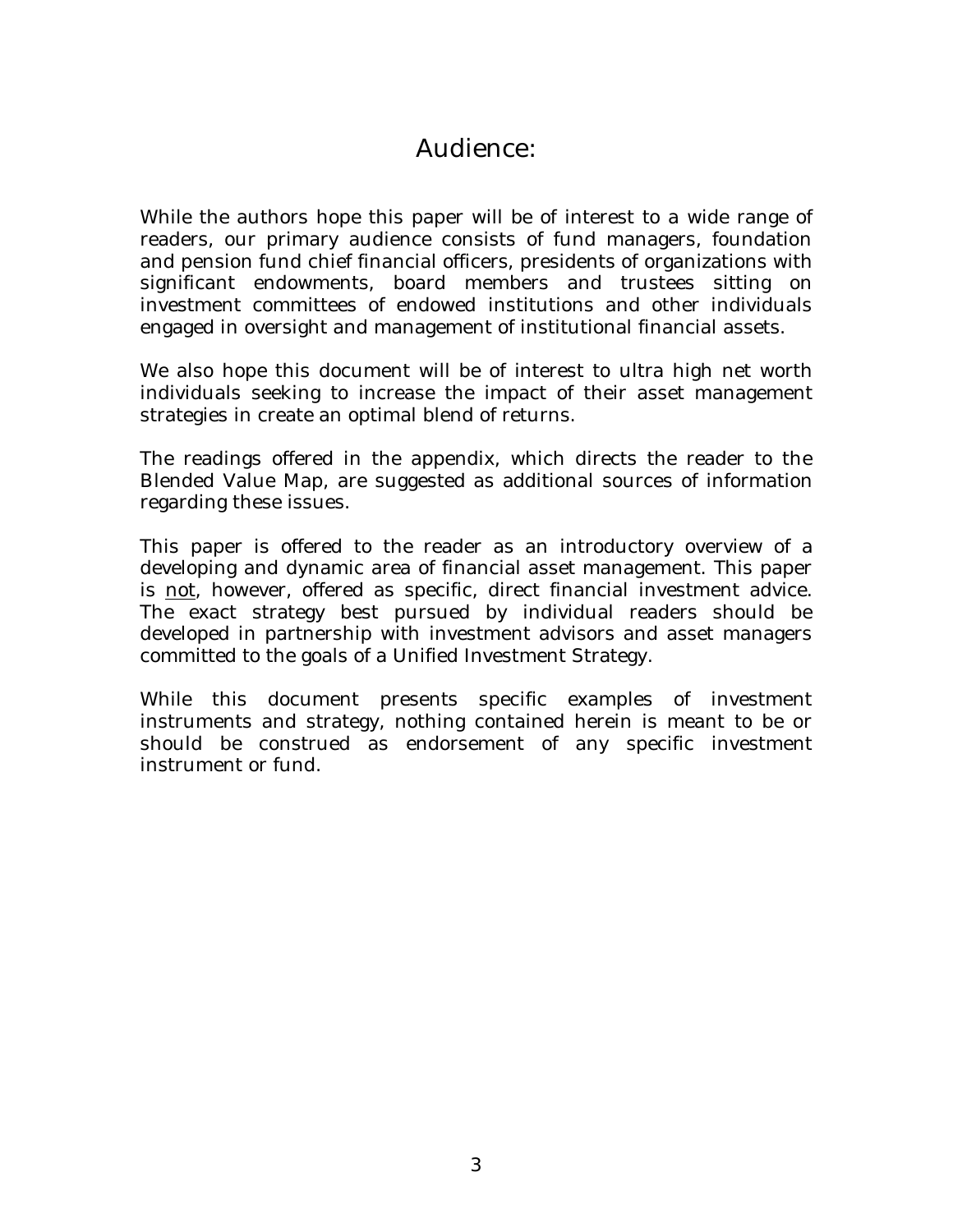This paper was written by

Jed Emerson *Lecturer in Business Stanford Business School* and *Senior Fellow William and Flora Hewlett Foundation David and Lucile Packard Foundation*

Timothy Freundlich *Director, Strategic Development Calvert Social Investment Foundation*

Shari Berenbach *Executive Director Calvert Social Investment Foundation*

In addition, the authors would like to acknowledge and thank the following individuals for their contributions to our thinking and this paper:

> Betsy Brill *Strategic Philanthropy, Ltd.* Kate Cochran *Unitus—Global Microfinance Accelerator* Diana Propper de Callejon *Expansion Capital Partners* David Carrington *Independent Advisor (London)* Gil Crawford *MicroVest Capital Management* Bowman Cutter *Warburg Pincus* Michele Giddens *Bridges Community Ventures (London)* Clara Miller *Nonprofit Finance Fund* Joel Solomon *Renewal Partners (Canada)* Aron M. Thompson *A.G. Edwards Seattle Financial Group* Peter Wheeler *New Philanthropy Capital (London)* Georgette Wong *ICG Investment Consulting Group* Mathew Zuck *SKBA Capital Management*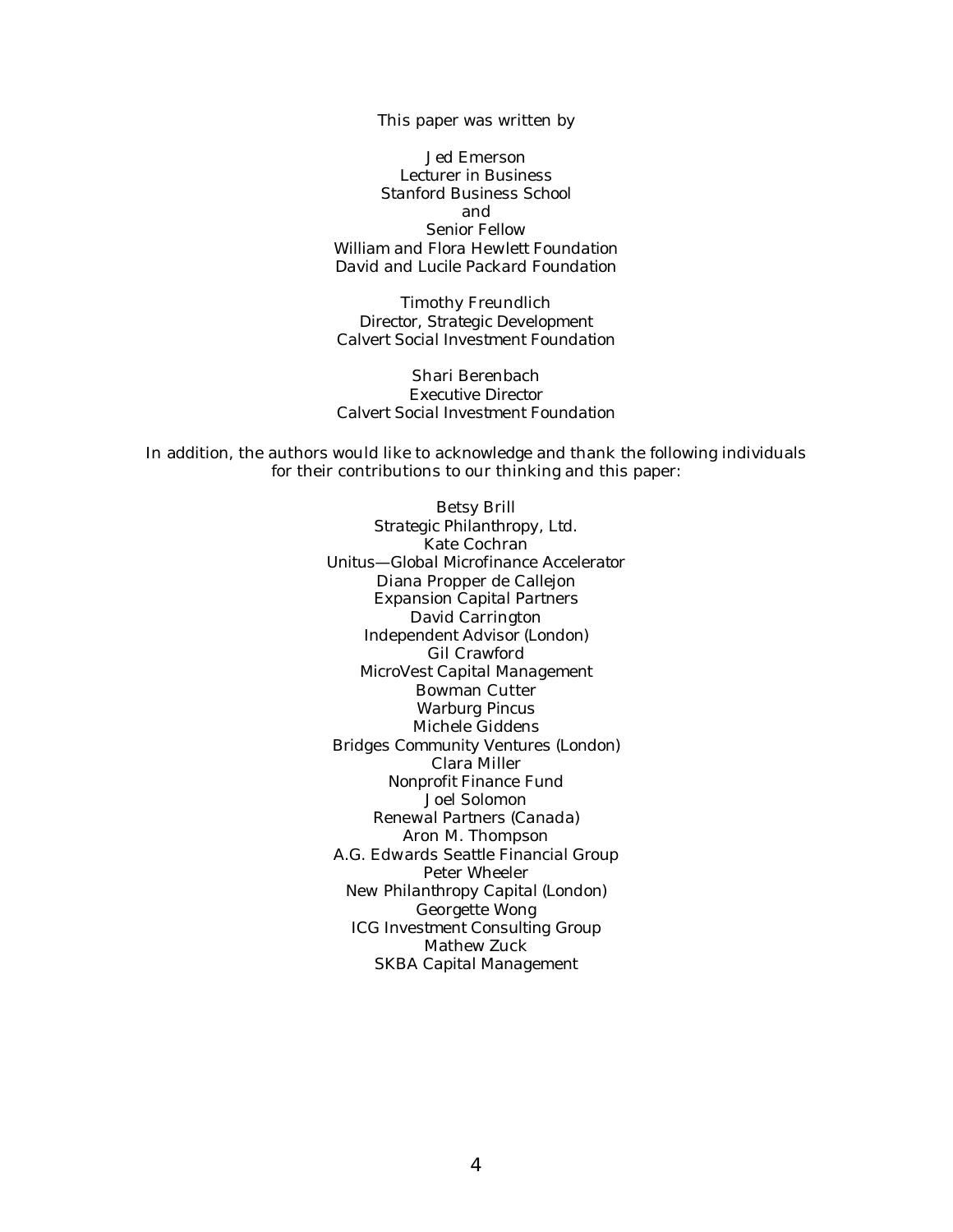# Table of Contents

| Introduction                                           |    |
|--------------------------------------------------------|----|
| Section One: The Unified Investment Strategy           | 12 |
| Section Two: A Continuum of Investment Instruments     | 14 |
| The Unified Investor's Toolkit                         |    |
| Section Three: Profiles of Unified Investor Portfolios | 32 |
| Conclusion                                             | 37 |

Addendum: Additional Resources and Materials of Interest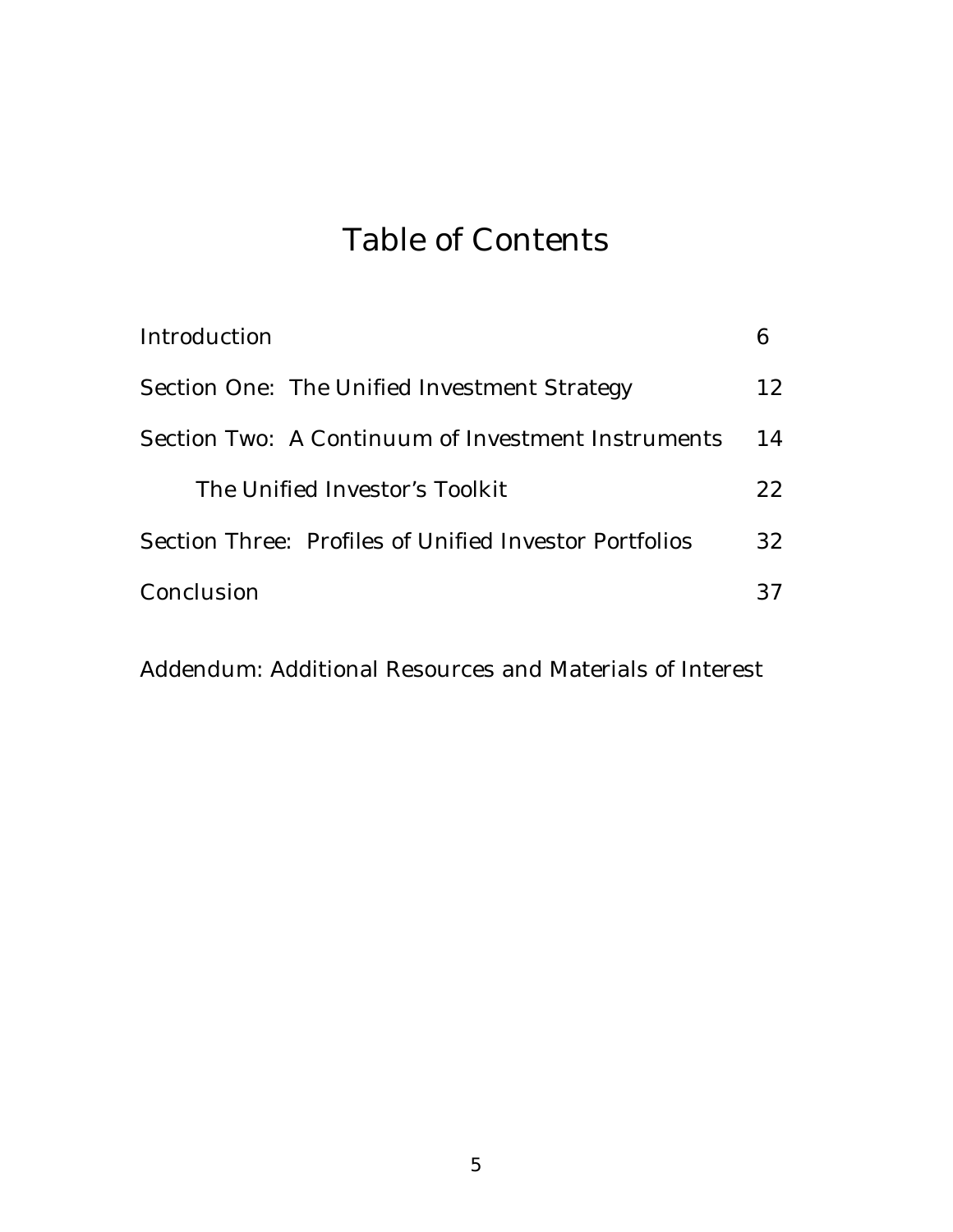## *Introduction*

Traditionally, financial investing and the creation of economic value have been viewed as activities separate and distinct from efforts to create social value and positive environmental impacts. Perhaps best promoted by Milton Friedman of the University of Chicago, $1$  the conventional wisdom has been that the social responsibility of companies and investment managers is fulfilled by simply generating the greatest amount of financial return to investors possible—leaving it to each individual investor to then decide how best to "do good" with wealth thereby created. This notion of economic integrity has served our nation well, creating vast economic wealth over more than two centuries.

While frameworks separating the practice of doing well from that of doing good have been effective, they have also failed us in substantial and significant ways.

The social and environmental impacts of investment decisions have historically been considered 'externalities', superfluous to the investment decision equation. In truth, the goal of creating economic wealth is seldom pursued in the abstract. It is a means to an end. We seek to be "wealthy" in order to have choices with regard to how we live our lives and pursue our goals. We seek wealth to provide for ourselves and our immediate families. We attempt to build thriving economic systems in order to assure we live in communities and societies that can provide, at a minimum, economic support for all members and, ideally, economic opportunity that will allow each individual to provide for themselves and achieve their greatest potential. In sum, we use economic strategies and financial tools to achieve not simply financial returns and economic vitality, but we use economics and finance as basic means to an end—an end that is fundamentally married to social well being for our community and personal fulfillment for ourselves.

We have, however, a significant problem:

*Oftentimes our use of an economic tool conflicts with the task and purpose for which that tool is ultimately being put to use*.

There are many ways in which this reality plays out, but let's consider a simple example:

Caroline Williams is the Chief Financial Officer of the Nathan Cummings Foundation, a private foundation with assets of

<sup>1</sup> Friedman, M. 1970, "The Social Responsibility of Business is to Increase Its Profits." *The New York Times Magazine*, 33.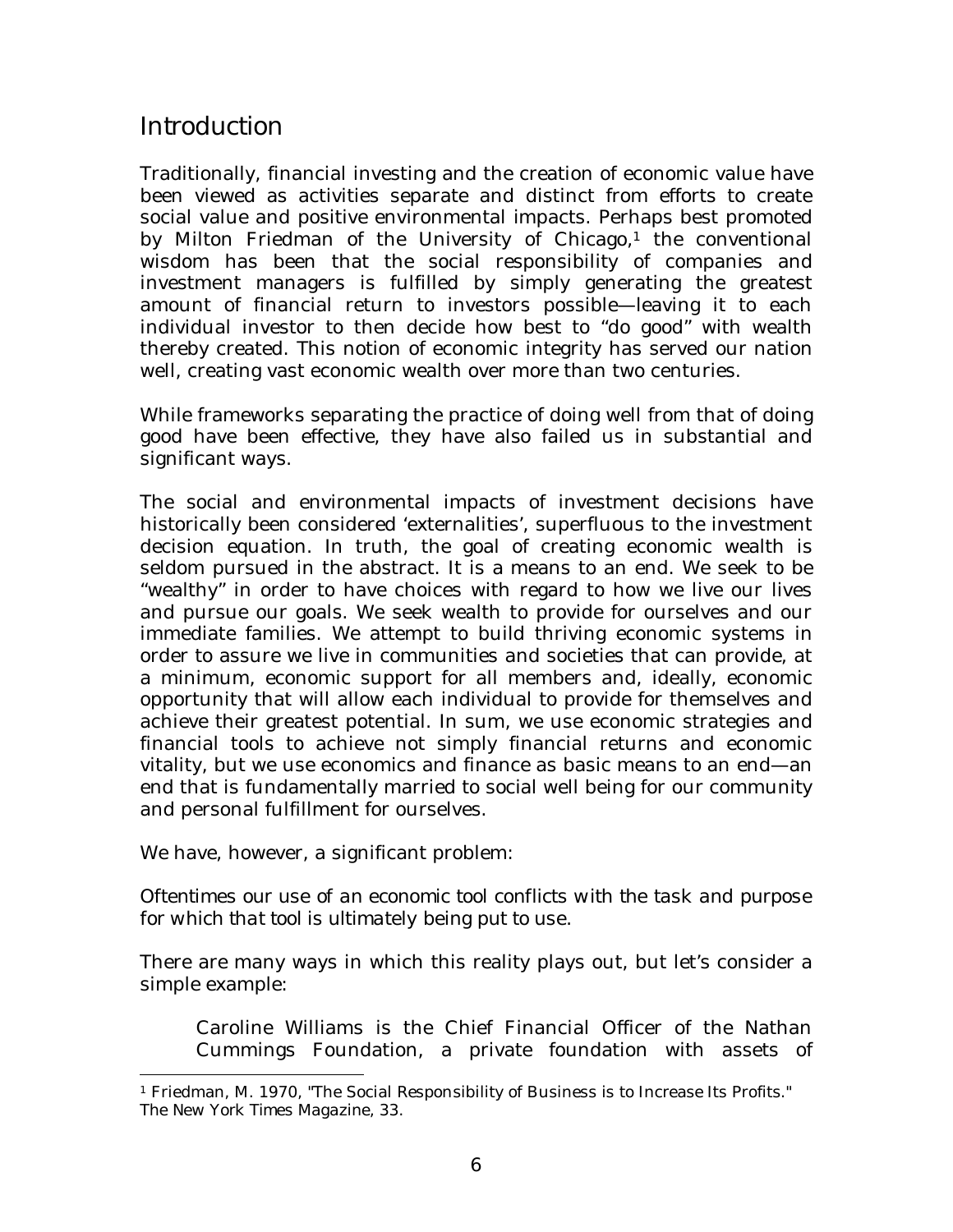approximately \$350 million. Her responsibility is to protect and steward the financial assets of the foundation in order for the philanthropy to make grants to organizations addressing a variety of social and environmental problems in society. In preparing for a board meeting, Ms. Williams was reviewing both the foundation's investment portfolio and its grants docket. She observed that the foundation held 31,600 shares (market value: \$717,952) of Smithfield Foods—the largest hog producer and pork processor in the world—while at the same time the foundation was making grants worth \$650,000 to nonprofit organizations confronting the environmental practices of agri-business, for which hog farming is a central concern.<sup>2</sup>

According to traditional economic wisdom, Ms. Williams should simply ignore this obvious conflict between organizational mission and investment holdings—but the challenge is obvious:

*If the corporate purpose of the foundation is to advance environmental and social benefit for society, that purpose is not served by passively investing in other institutions that may be creating negative impacts on society, even if those investments perform well financially.*

The investor in Smithfield Foods has not just generated financial returns in fulfillment of her fiduciary responsibility. She has participated in a complex system of investing and value creation that generates *multiple* returns with financial, social and environmental implications. In recognition of this reality, the investor has before her four options. She could either:

- Ø Ignore the investment, viewing it as completely separate from the institution's program goals;
- Ø Divest the institution completely in order to "keep our hands clean";
- Ø Become an engaged investor, holding the stock, but using their status as shareholder to raise issues regarding corporate performance with the firm's managers and other shareholders; or
- Ø Provide the shares or proxy rights to an advocacy group able to raise issues as part of a larger, coordinated shareholder effort.

<sup>2</sup> "Where Money Meets Mission: Breaking Down the Firewall Between Foundation Investments and Programming," by Jed Emerson. Stanford Social Innovation Review, Summer 2003.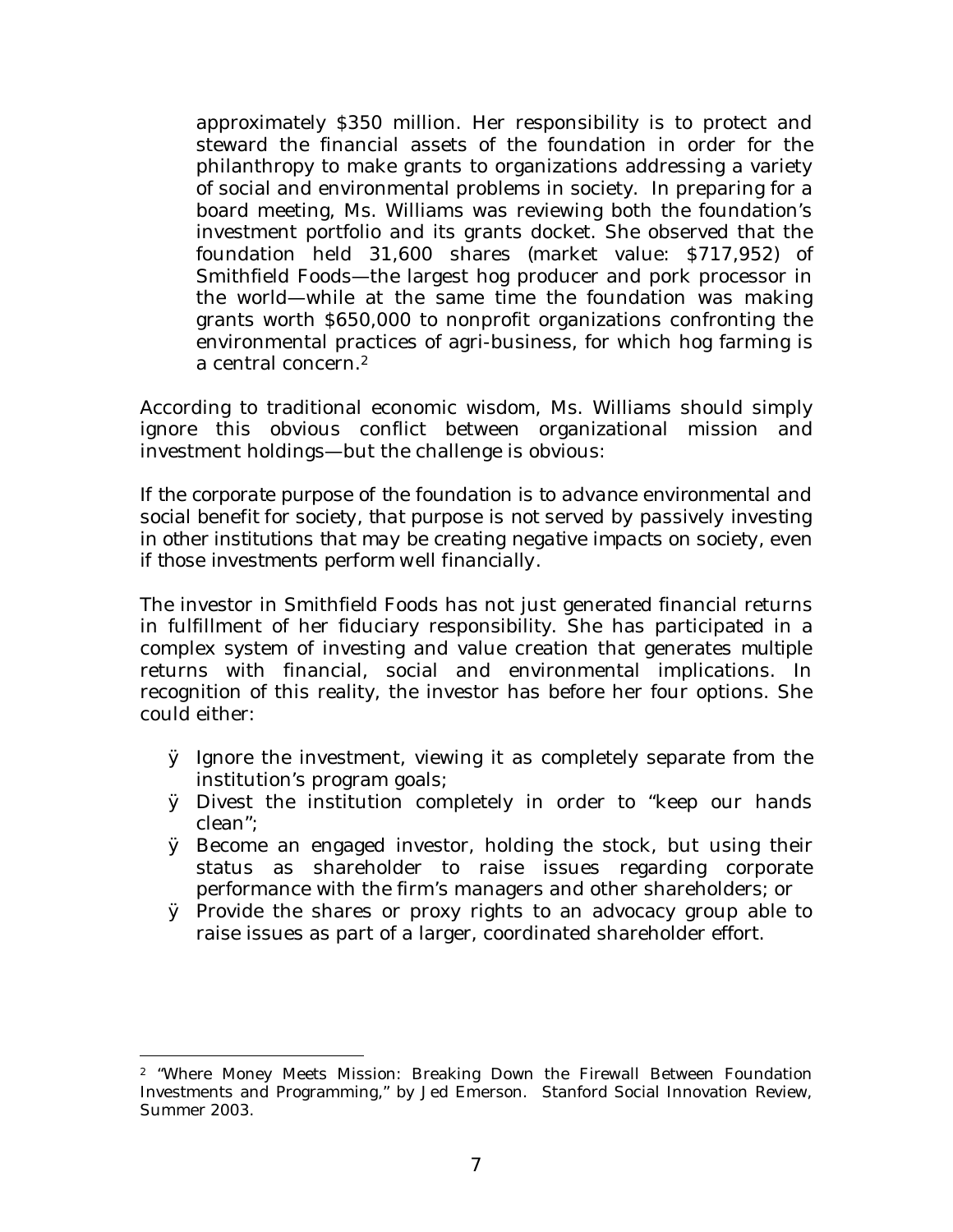And, indeed, from both a fiduciary and ethical standpoint, increasing numbers of investors are confronting the need to define investment returns as a proposition that blends economic and social value creation.

There is also, however, an even greater issue of concern that transcends this initial challenge, and that is the following:

If investors engage in asset management strategies in order to achieve a variety of outcomes (financial return and maintenance of corpus, social and personal well-being in the future, generation of funds in order to support future "worthy" causes of interest to the investor, and so on), would it not also follow that investors should consider how best to leverage their *full* assets in pursuit of their ultimate goals?

This challenge is one all investors must address, but is perhaps most stark in terms of foundation asset management whereby the traditional practice is to use 5% of the corpus's net income to support grant making activities, while 95% of the foundation's assets are managed with little to no consideration of the overall institutional goals of the foundation. The outcome? Less than five percent of the foundation's assets are driving 100% of the institutional mission<sup>3</sup>, while 95% of the investor's assets are *at best* neutral with regard to supporting the overall investment goals of the foundation and often are actually invested in companies that engage in practices that directly contradict the mission of the institution.

This is akin to an iceberg with the vast majority of its mass submerged below the water line and only an icy 5% 'tip' visible. The rest of the iceberg—the majority of a foundation's corpus—is lurking below the waterline, undoing the value—and values—investors strive to create.

Put another way, imagine a baseball team manager choosing to send just two of her three dozen players through the rigors of spring training, regular practices and coaching. The rest of the team members would be enrolled in "anti-training," in which they'd be encouraged to park on the clubhouse couch all day watching Dukes of Hazard re-runs, and then go drink like fish at the local pubs till the wee hours of the morning every night. You can imagine how disastrous the team's performance, as a whole, would look on the field—even if those two exemplary players consistently hit homeruns.

Tying both the "iceberg" and the "anti-training" metaphors to our discussion, it is hard to argue that leaving such a huge portion of one's

<sup>3</sup> It is *less* than five percent for some foundations since they are allowed to charge off all administrative and operating expenses of the foundation against this federally mandated 5% payout requirement.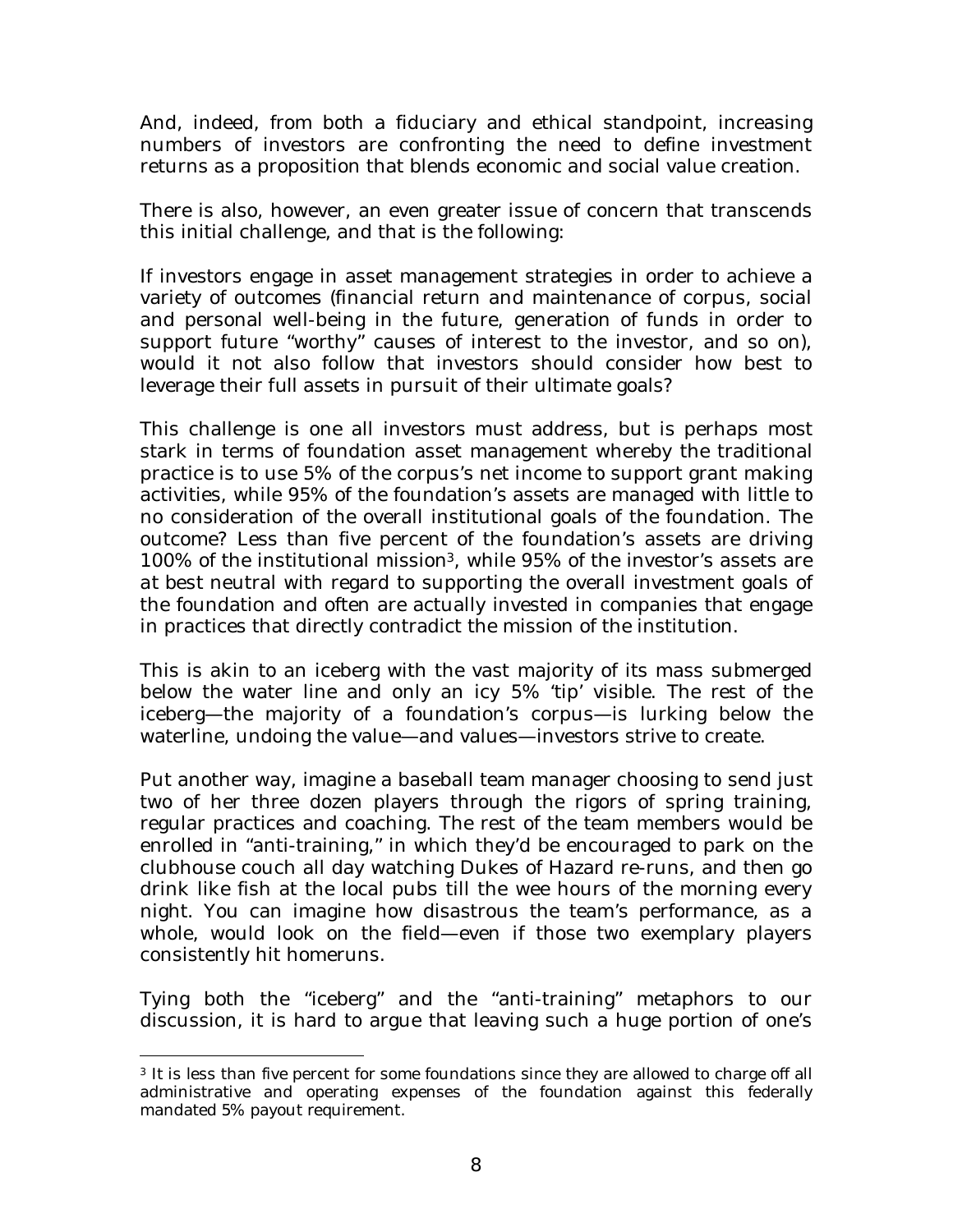assets in "anti-training" mode "below the waterline" maximizes the ability to attain investor goals. Whether for foundations to fulfill the fiduciary responsibility of their charitable charter, or for all investors who wish to have all their assets in line with their social goals—the point is to win the game, not just have two players out on the field looking good.

But it is possible to overcome the "capital chasm" between long-term investor goals and short-term investment practices—to develop and pursue strategies that balance financial returns with the creation of positive social and environmental value. Such investors understand that portfolio performance is not simply a function of financial return, but multiple returns generated through the effective management of a variety of investment instruments providing a balanced return over time. As will be explored in the following pages, when one considers the investments of grant dollars together with equity or debt instruments, financial returns when viewed in isolation from the rest of the portfolio may well be below 'market rate'4 on a risk-adjusted basis for some portion of their overall portfolio. This is due to the fact that at one end of the continuum we have grant making and at the other investment in pursuit of risk adjusted financial returns. In between is a range of potential investment instruments.

Aron Thompson, of the A.G. Edwards Seattle Financial Group, has framed this point well in terms of foundation asset management practices when he observes that,

"What is particularly perverse about (traditional approaches to foundation asset management and grant making) is that grant making is, explicitly or implicitly, classified and treated as an expense! The most important investments that a foundation makes are in the nonprofit organizations and social/enviro causes that are supported by way of grant making. The investments within the foundation's financial portfolio only have value in so far as they are supportive of those grants, acting as a financial facilitator of them. It follows from this that grant making is not a debit. The money that is granted to nonprofit causes is not a "loss" to the foundation and should not be thought of as such. Instead, it is an investment, in fact the most important investment that a foundation makes, and is the very reason for the foundation's existence."<sup>5</sup>

<sup>4</sup> 'Market rate' is defined as a return on investment that matches generally accepted principles of risk and return at any given time for an investment in the financial markets. This is representative of Conventional Wisdom, and is not embraced but duly noted by the authors.

<sup>5</sup> Prudentia (The Return to Prudence): An essay on the foundation of philanthropic asset management," a paper by Aron M. Thompson, AGEdwards Seattle Financial Group.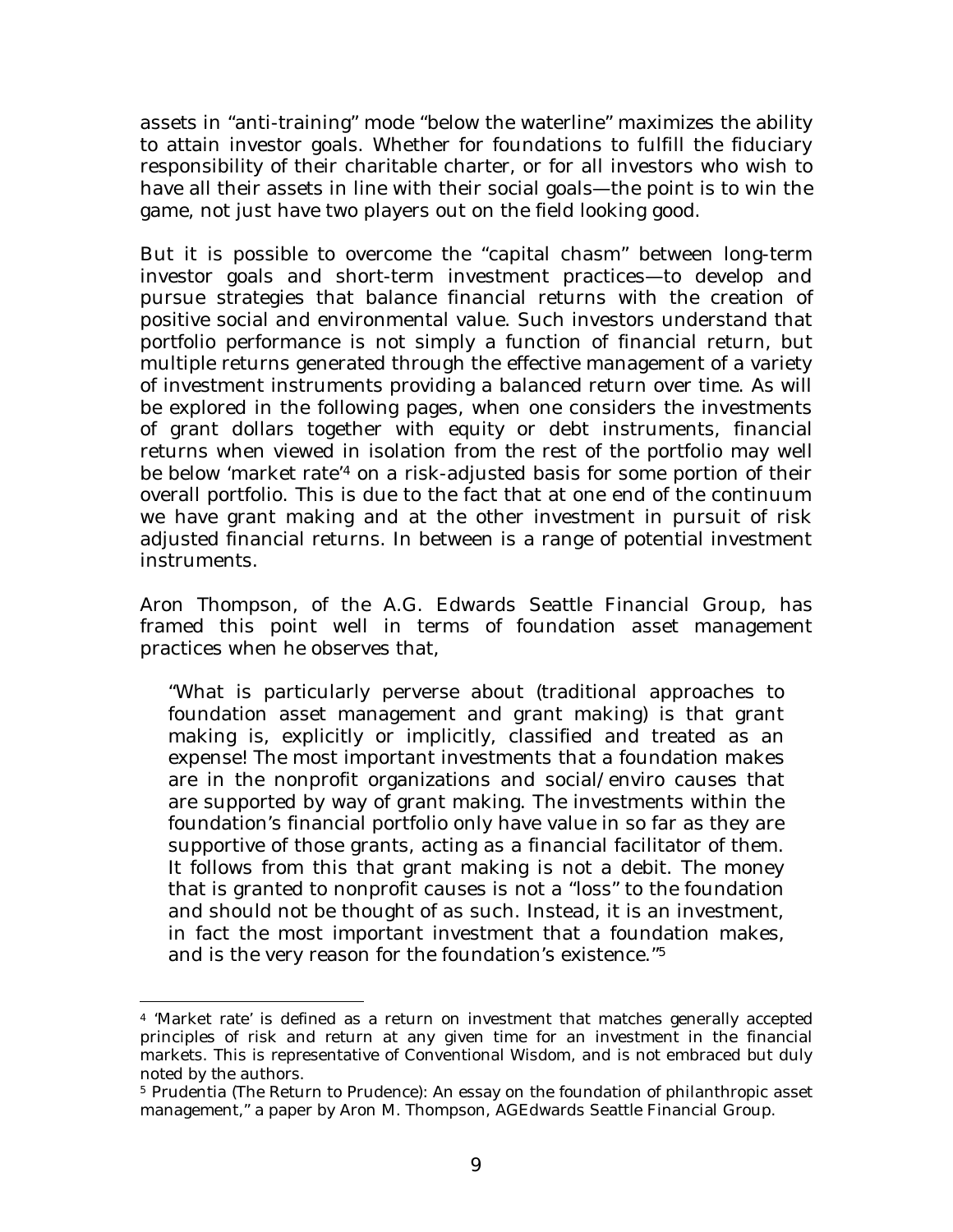Whether conceptually ready to make use of it or not, each and every investor has a body of financial assets at work in society, with a wide range of potential deployment possibilities. When viewed in aggregate, each instrument of asset management (from equity investments to lowinterest loans to grants) generates value in pursuit of investor goals. They are all part of a single, unified whole.

What is also clear is that a growing number of investors are executing strategies that intentionally seek financial *and* social/environmental value:

- Ø The socially responsible investment (SRI) market has grown from \$40 billion in 1984 to over \$2.3 trillion in 2003, reaching 12% of all professionally managed assets, as pension funds, institutional investors and others have taken a more active stance toward shareholder involvement or introduced one or more social screens into their investment selection process. These SRI strategies consist of issue screening, shareholder proxy voting and grassroots community development investments.
- Ø Community development investment has increased to \$14 billion
- Ø And private equity "blended funds" seeking social and environmental value is estimated at \$2 billion.<sup>6</sup>

While this growth has been impressive, most investors continue to struggle with how best to fulfill responsibilities of financial stewardship while at the same time fulfilling obligations to promote the social and environmental interests of the investor, whether an individual or institution.

For fund managers to successfully steer a portfolio of investments to achieve its full potential they must do two things:

*First, they must re-conceive their overall investment strategy to allow for more than simple financial performance consideration.*

*Second, investors need a comprehensive understanding of the array of investment instruments available to them to construct their portfolios.*

This paper is offered as a first step in this process of re-positioning portfolios of financial investments to successfully pursue and capture the full value sought by investors. We begin in Section One with a brief discussion defining the Unified Investment Strategy and how that idea

<sup>6</sup> *2003 Report on Socially Responsible Investing Trends in the United States*, Social Investment Forum, October 2003. The private equity figure comes from the RISE Report of 2003.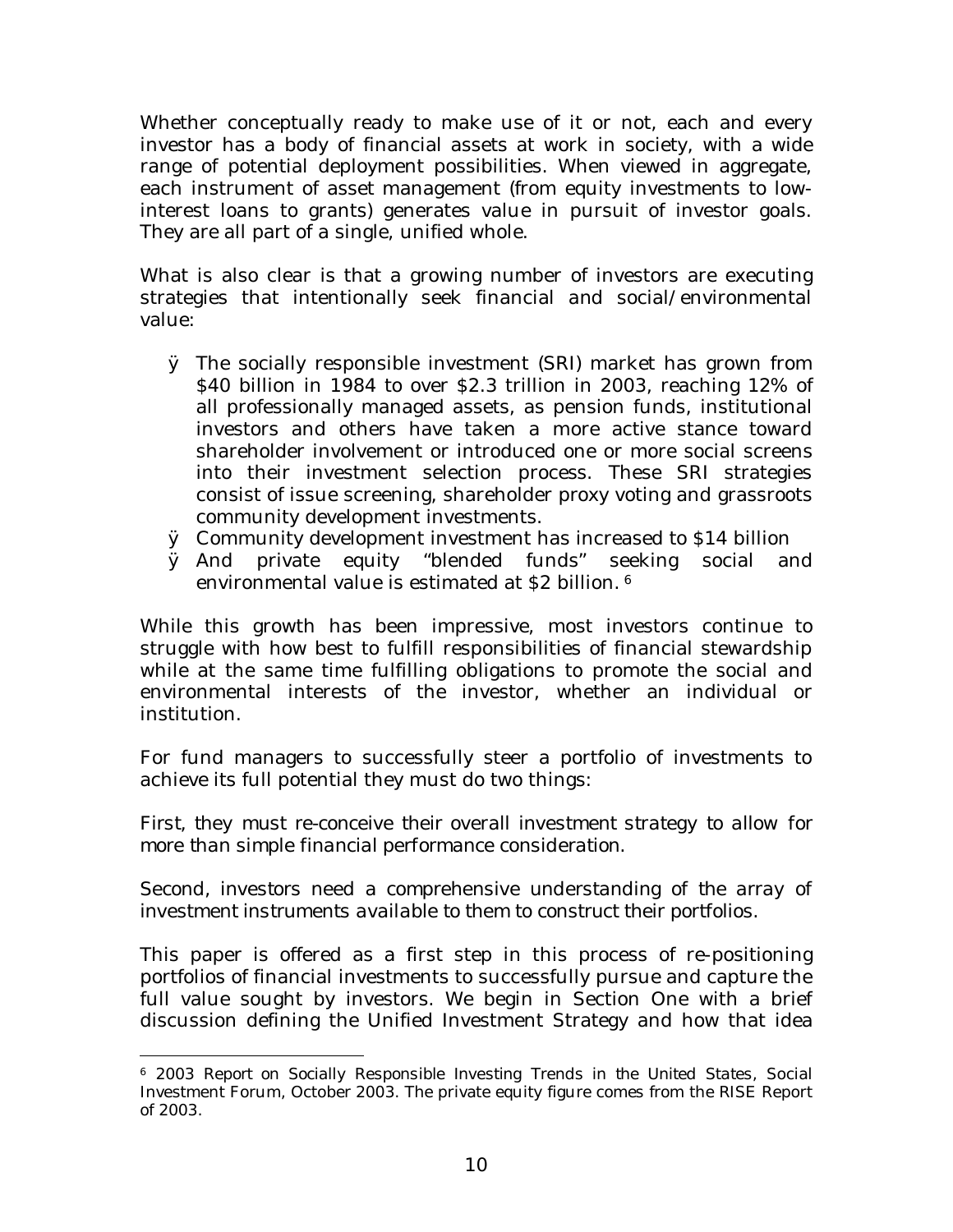can inform one's thinking with regard to how best to oversee and structure assets under management. In Section Two, we present a sample continuum of investment instruments upon which potential investors may draw. And in Section Three, we present investment scenarios for how various investors might approach this opportunity for maximizing the full, blended value of their portfolio.

Is this paper a recipe for success in blended value investing? *Of course not!* As is true of all investing, the specific mix of instruments and levels of return will differ from investor to investor. Furthermore, the time horizons, risk profiles, return requirements and ultimate 'lens' each investor looks through to define their goals and vision of success will serve to make each strategy unique.

This paper is offered as an introduction to a dynamic and still-emerging set of practices that promise investors an opportunity to achieve their ultimate goal:

**The creation of a well-balanced portfolio that ´does well,µ by producing healthy financial returns in a sustainable manner-but that also ´does good,µ by furthering social and environmental goals.**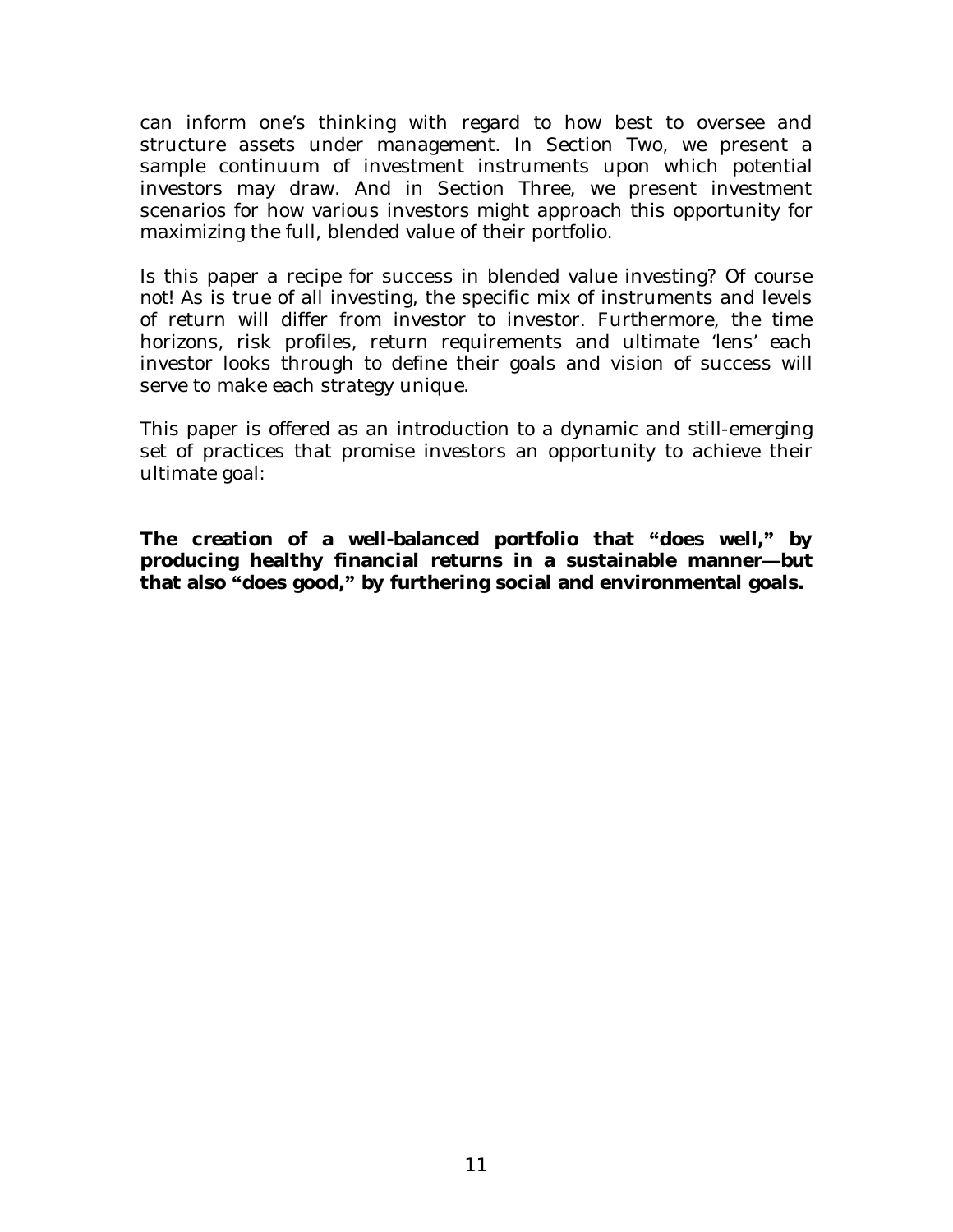## *Section One: The Unified Investment Strategy*

The Unified Investment Strategy is founded upon the knowledge that the most effective investment strategy seeks to identify an investor's full array of available assets (both financial and non-financial) and assertively deploy those assets in support of the individual or institution's mission, thereby achieving the financial, social and environmental goals the investor seeks to achieve.

While there is an array of assets controlled by organizations and investors, for the purpose of this paper we will focus solely upon financial assets of funds, investors and foundations—and how best to achieve the maximum leverage from those financial assets.<sup>7</sup>

Financial assets may be broken into three general capital categories:<sup>8</sup>

- 1. Capital that generates a blend of social and financial return, requiring a market-rate risk-adjusted financial return. Assets either are not damaging to the goals of the investor (e.g. screening out industries deemed to be in opposition to overall investor goals), or may be more proactively positioned to align with an investor's goals (e.g. a company or investment fund creating jobs in a specific region).
- 2. Capital generating a blend of social and financial return, but accepts financial returns lower than the risk adjusted market rate, in exchange for greater social returns. (e.g. a loan to a affordable housing development at concessionary rates).
- 3. Capital generating a core mission aligned social return, but no financial return to the investor (other than, arguably, the tax deduction value at the front end). The most common form of this is a grant.

 $7$  For an expanded discussion of the array of assets available to organizations, please see both *The 21st Century Foundation: Building Upon the Past, Creating for the Future* and *An Essay in Two Parts: Total Foundation Asset Management—Exploring Elements of Engagement within Philanthropic Practice*, both of which are available at www.blendedvalue.org.

<sup>&</sup>lt;sup>8</sup> The authors find utility in this framework, but readers may correctly observe that a quasi-continuum exists, with the line between one or the other category blurred as the instruments available in the emerging social capital market become increasingly numerous and complex.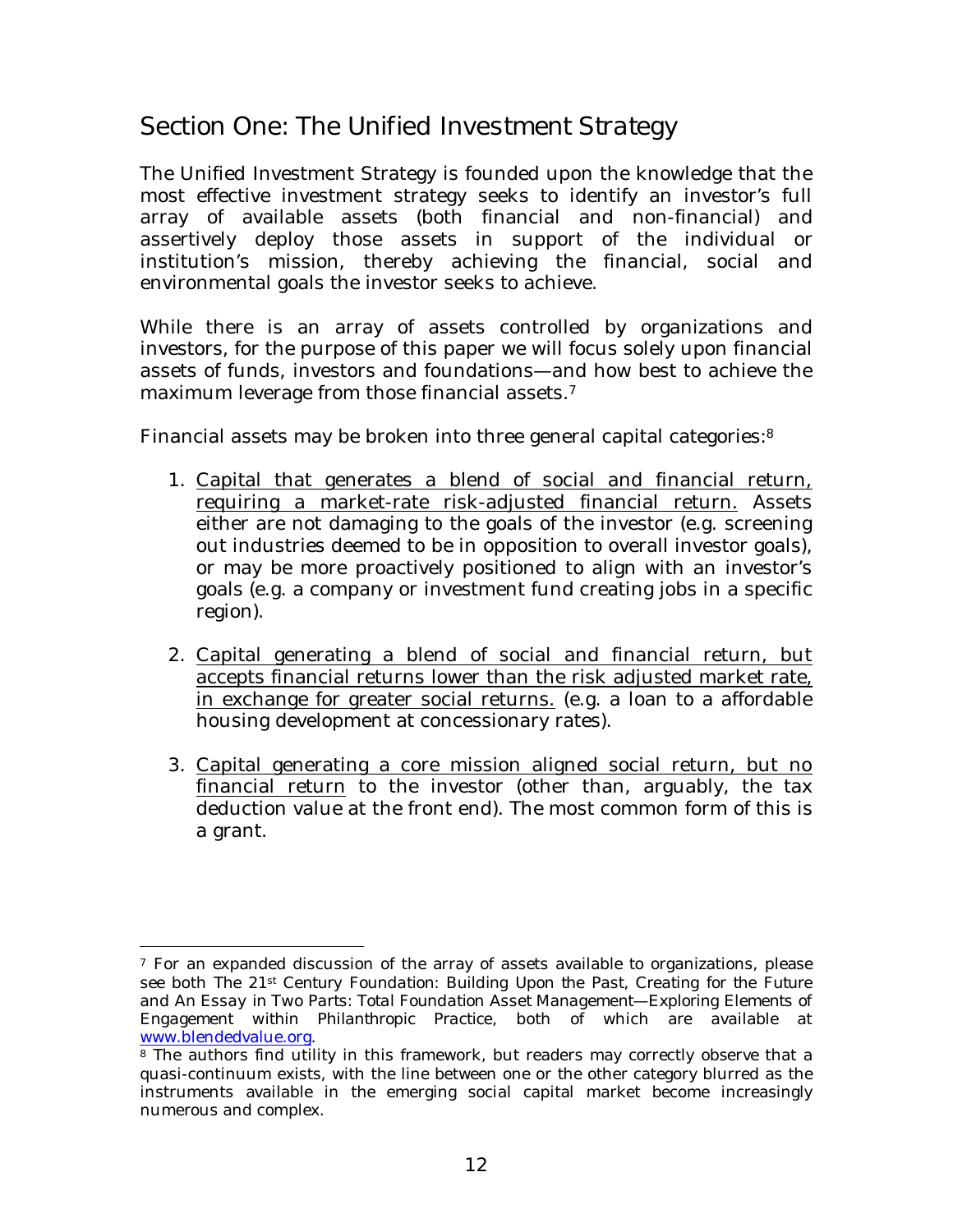Each of these types of capital is invested by making use of different investment instruments that, when considered in total, make up the investment portfolio of any given unified investor (whether individual or institutional). For example, capital in the third category (generating social return, but no financial return) is a grant or other unrecoverable expenditure of funds, while capital in the first category (full market rate) is more likely to be public equity or fixed income holdings in mainstream companies, or other traditional market-rate investments.

Within each of these three capital categories, one may structure a variety of investment instruments (the focus of Section Two). However the main point for our present discussion is that a Unified Investment Strategy would view *all* these investments as part of a single unified investment strategy, consisting of a single portfolio of investments. The *combined* performance and returns of these holdings is assessed with reference to the overall goals of the investor.

Therefore, since the goal of increasing numbers of 21st Century investors is to generate both financial and social returns, the most effective strategy must seek to maximize the full contribution value of all investments made by the investor. Financial returns are understood to exist side-by-side with human betterment and environmental stability.<sup>9</sup>

We now turn to a discussion of the specific instruments each capital category may draw upon in support of this blended portfolio of investments.

<sup>9</sup> For an expanded discussion of this "blended value proposition," please see www.blendedvalue.org.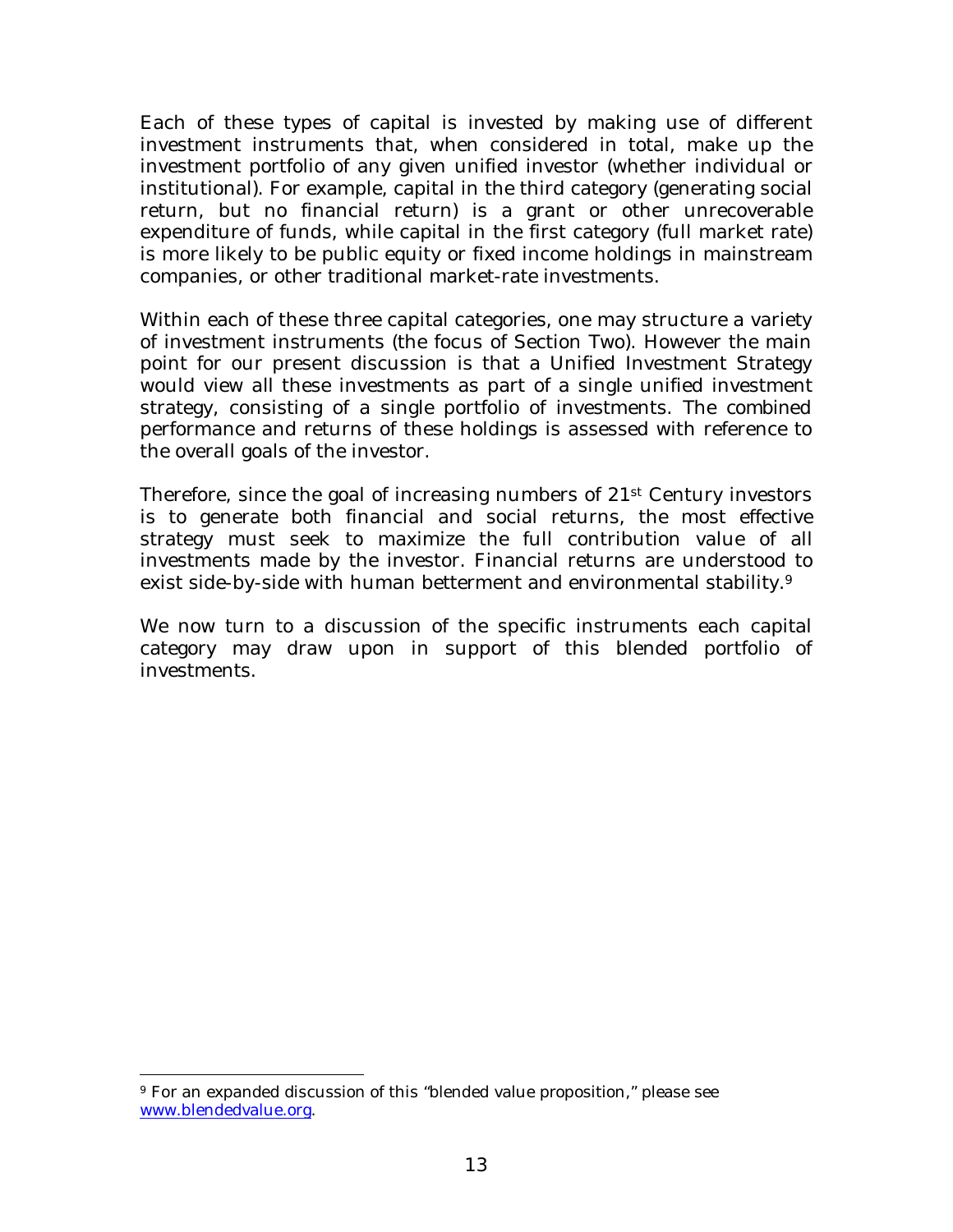## *Section Two: A Continuum of Investment Instruments*

The three capital categories draw upon an array of investment instruments that, when viewed in concert, make up an investment portfolio. The first is by far the largest and most well-known screened market-rate riskadjusted investment vehicles. This first category can be conceptually broken down to two areas of activity, one more passive and one more active.

The second category is Social Purpose 'Below Market' Investments. These are equity or debt investments that offer lower than market-rate risk



adjusted financial returns (concessionary returns), in exchange for greater social value, and includes Program Related Investments.

Finally, there is unrecoverable strategic grant making and other direct program expenditures.

These investment instruments and strategies may be understood as follows:

1. Capital that generates a blend of social and financial return, requiring a market-rate risk-adjusted financial return. There are two general classes of assets:

A) Assets that are generally supportive of (or not damaging to) the goals of the investor:

*Instruments/Strategies*

- Ø Mainstream, publicly traded debt or equity investments screened to ensure 'do no harm' positioning in relation to an investor's goals
- Ø Social Value Notes (defined as Equity Linked, Zero Bonds with an SRI Index Option)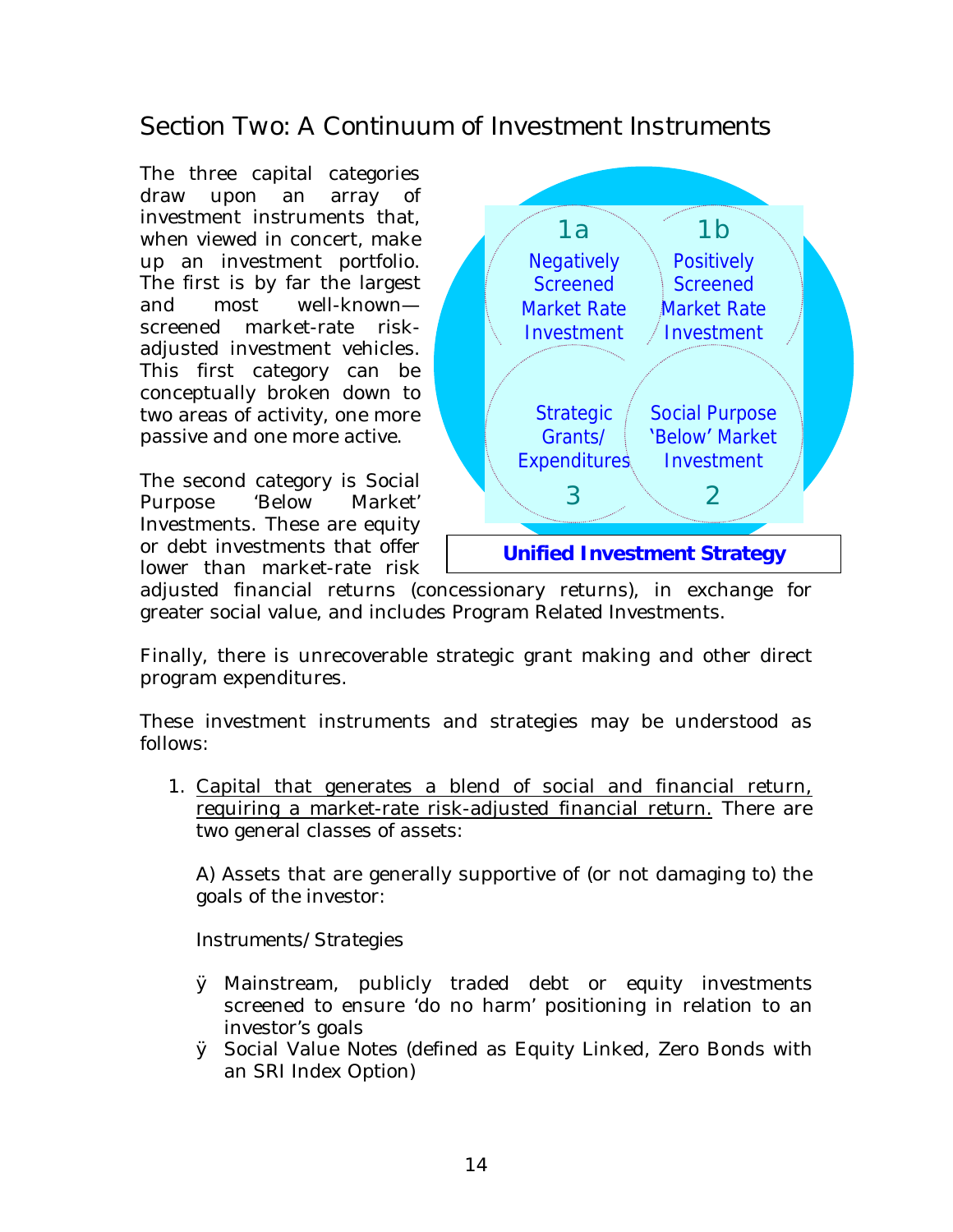- Ø Proxy voting with shares owned in portfolio holdings to retain/increase shareholder value by influencing management to abstain from activity that is not in line with the goals of the investor
- Ø Venture capital similarly screened against negative criteria
- Ø Certificates of deposit in banking entities that are CRA screened
- Ø Other non-publicly traded assets such as real estate

B) Assets more actively aligned with an investor's goals:

### *Instruments/Strategies*

- Ø Positively socially screened portfolios of securities seeking competitive financial returns, by proactively seeking out companies that create value in accordance with the investor's goals such as job creation in a particular region or community, alternative energy products, etc.
- Ø Engagement in proxy voting and shareholder advocacy around proactive positive issues of social change or value creation
- Ø Positively screened social venture capital and private debt in pre-IPO companies
- Ø Market-rate certificates of deposit in Community Development Banks or Credit Unions, other debt instruments such as Fannie Mae and Freddie Mac agency paper and certain municipal bond offerings that are aligned with investor's goals
- Ø Market-rate real estate with a mission-related purpose

Though the range of market-rate risk-adjusted investment activity may be viewed as falling into these two buckets, instruments are organized around the *intention* of the investor, rather than the actual characteristic of the vehicle. For this reason some investors will find it easier to simply conceptualize their market-rate activity as a continuum ranging from 'dono-harm' investment to proactively aligned investment.

In examining the broad spectrum of market-rate investment vehicles, we begin with the understanding that all business practice has the potential to maximize economic and social/environmental performance—yet many companies do not operate with the intent of advancing corporate policies in a manner that will assure full performance of each of its areas of value creation. The role of investors in raising issues and concerns through the use of proxy voting rights is an important one to the overall goal of building companies that thrive economically and meet their obligations to larger stakeholder groups.

Despite this fact, many investors "sign over" their voting rights to fund managers who exercise those rights with no reference to other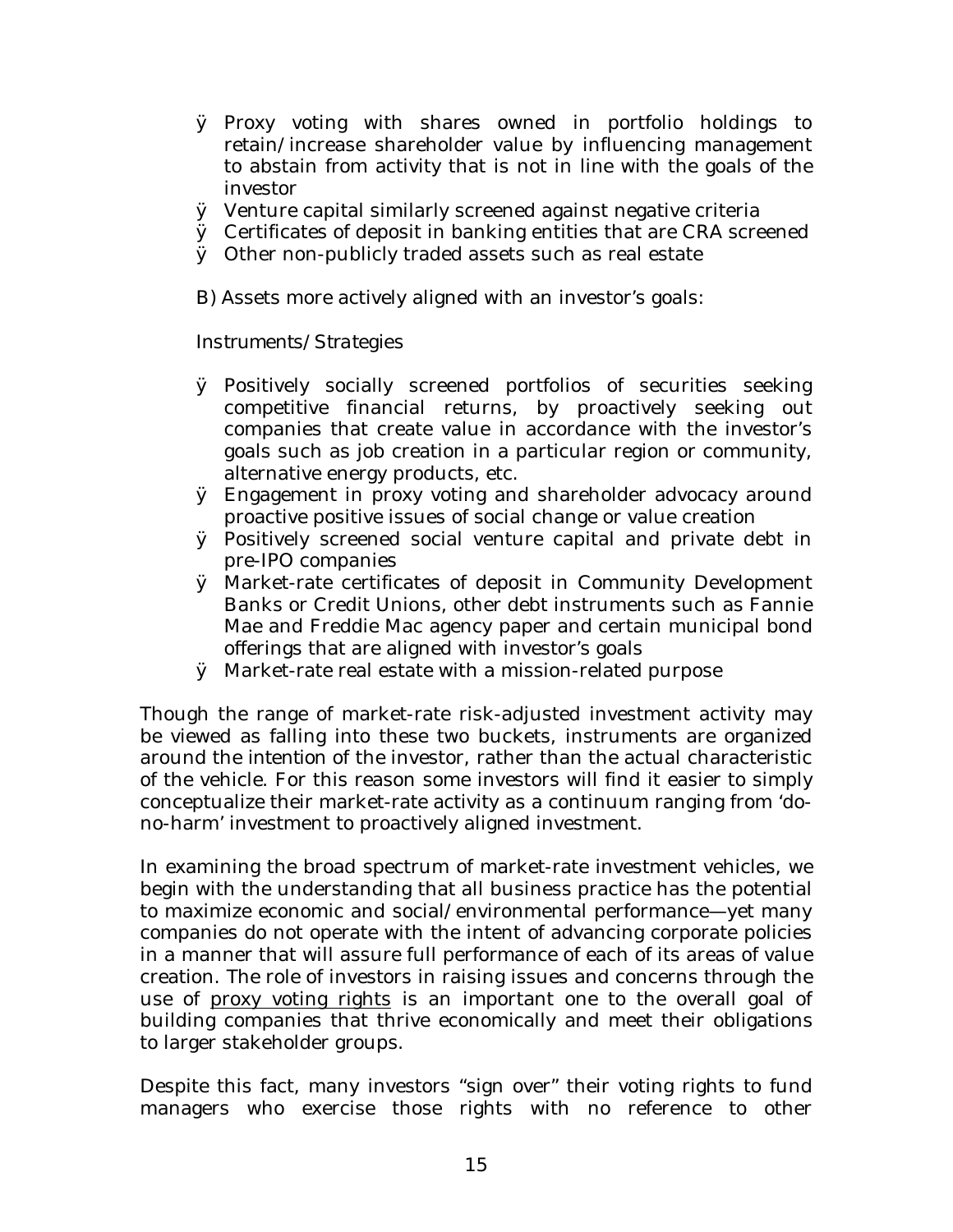considerations of value creation aside from simple economic performance. A new booklet, *Unlocking the Power of the Proxy: How Active Proxy Voting Can Protect Endowments and Boost Philanthropic Missions*, provides guidance on developing policy and engaging in direct management of proxy voting as a tool to advance total investor mission.<sup>10</sup>

In addition to leveraging one's proxy rights, investors may also work with fund managers to construct portfolios of investment with returns and performance assessed on both a financial and social/environmental basis. An increasing number of asset managers offer services to assist in this process. For example, for its European clients, Credit Suisse First Boston's private client services group offers not only its own financial analysis of companies, but has partnered with an environmental research organization to combine both social and technical market data that is then used by clients to help guide investment decisions. Another example of this approach is the "best in class" rankings offered by Innovest to those constructing investment portfolios.

For many investors, constructing a "customized" portfolio may not be possible. For these investors, investing in existing mutual funds consisting of the stocks and bonds of corporations that have been screened and are tracked for their environmental/social performance offers an effective way to diversify their investments.<sup>11</sup>

Social responsible investment (SRI) portfolios seeking competitive financial returns remain the standard form of what has traditionally been referred to as SRI. It would appear that they are clearly worth exploring as one component of a Unified Investment Strategy. In a recent report released to its clients by Cambridge Associates, it was stated that, "…most studies conclude that socially screened index portfolios have attained risk-adjusted returns roughly equivalent to those of unscreened portfolios..." and later in the same report the statement is made that, "At a minimum, these examples (of global financial risk exposure), suggest that it might be prudent for long-term investors to become familiar with and engaged in consideration of a broader set of issues other than those conventionally regarded as purely financial."<sup>12</sup>

Social Notes, Equity Linked, Zero Bonds with an option to buy an SRI Index, provide another innovative way to adapt traditional vehicles to

<sup>10</sup> The booklet, published by Rockefeller Philanthropy Advisors and the As You Sow Foundation, is available as a free PDF download both at: at www.rockpa.org and www.asyousow.org

 $\frac{11}{11}$  To explore the array of funds available and to compare their performance over time, www.socialfunds.com provides extensive information.

<sup>12</sup> Socially Responsible Investing, Cambridge Associates, 2003. The first quote is taken from point four of the Abstract and the second from the final sentence on page 14.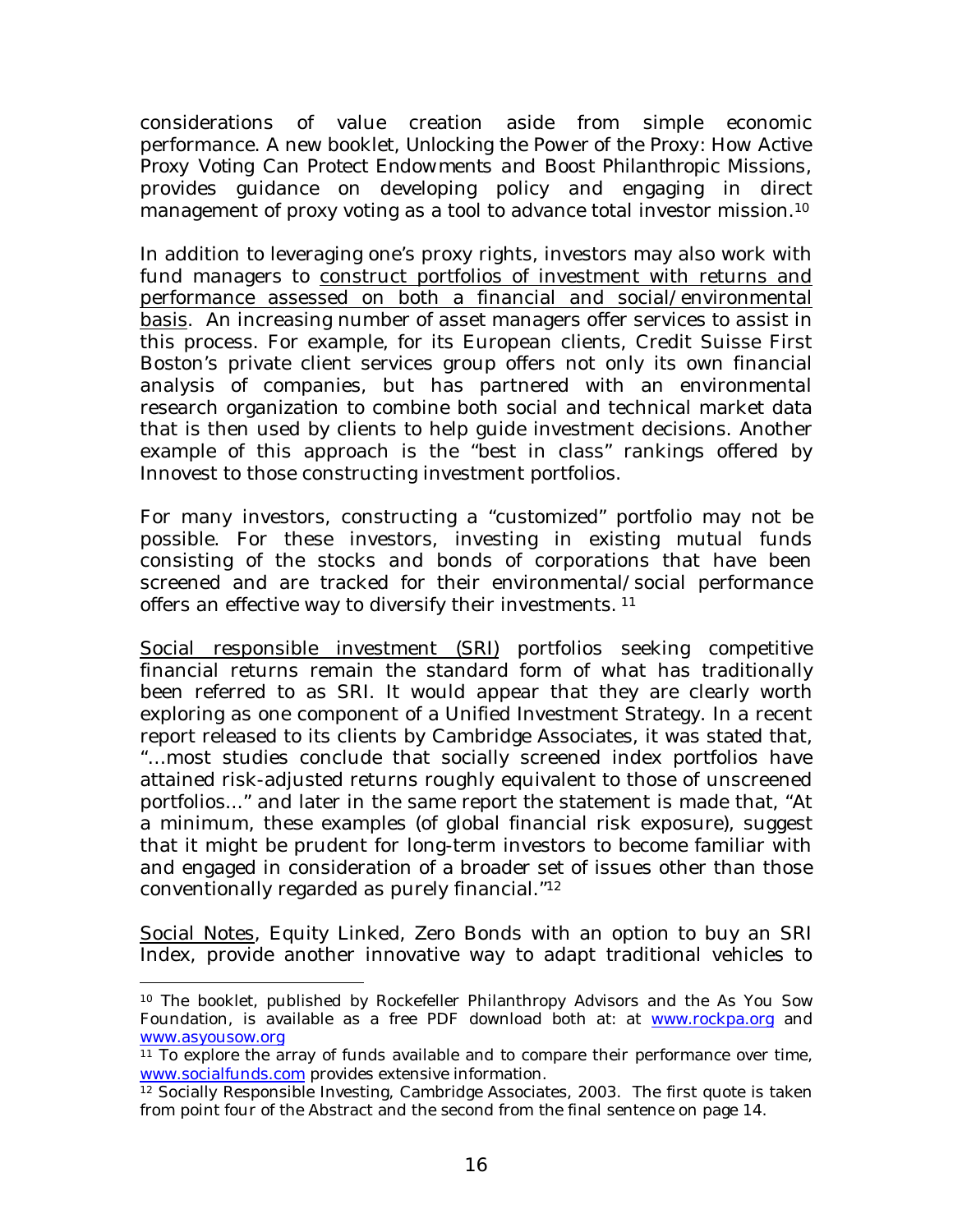alignment with the social goals of investors. These instruments participate in the appreciation potential of the markets, while providing a degree of insulation against losses.<sup>13</sup>

Social Venture Capital Funds are "angel funds" that invest directly in early stage, small to medium enterprises. A study by McKinsey and Company, found that "…over the ten year period we examined, a portfolio of investments defined as socially responsible generated returns of 8 to 14 percent. That is lower than the rate typically earned by "angel" investors…but comparable to capital market returns."<sup>14</sup>

Screening depository institutions for cash management practices along the lines of the Community Reinvestment Act performance presents another component of the value chain—providing a basic negative screening stance to 'do no harm'. For more proactive and targeted value creation, placing investor assets in federally insured accounts with community development banks and credit unions provides depository options for foundations and others seeking to preserve assets. The yields on these deposits, however, may not be as aggressive as found elsewhere. The CDARs program, introduced in 2003, now allows investors to receive federal insurance coverage for deposits of up to \$5 million.<sup>15</sup>

A growing amount of market-rate secondary market activity is available in the form of mortgage-backed securities (MBS) issued by governmentsupported entity such as Fannie Mae and Freddie Mac. Currently, over \$2 trillion in Freddie Mac (\$745 billion) and Fannie Mae (\$1.3 trillion) bonds are available on the open market. And, in recent years, certain mutual funds specializing in these and other rated debt offerings have sprouted up, including the CRA Fund (\$436 million in assets) and Access Capital Strategies Community Investment Fund (\$310 million).

Finally, market-rate risk-adjusted returns in real estate provide a flexible strategy for diversifying into alternative asset classes, while maintaining alignment with investor goals. Land, watershed or historic preservation and development zone retail or manufacturing activities are just a few of the obvious alignments that can also provide for considerable appreciation potential if responsibly managed over time.

<sup>13</sup> See "Frontiers in Social Investing and Finance: Exploring the Social Value Note," by Jed Emerson and Mehmet Beceren, at www.blendedvalue.org for an expanded discussion of this promising potential instrument.

<sup>14</sup> "*A Halo for Angel Investors*," by Steven Carden and Olive Darragh, The McKinsey Quarterly, 2004, Number 1. Also, see Investors Circle for information on these types of funds and investment groups.

<sup>15</sup> See www.natfed.org and www.communityinvest.org for listings of US-based insured community development depositories. Also note www.cdars.com.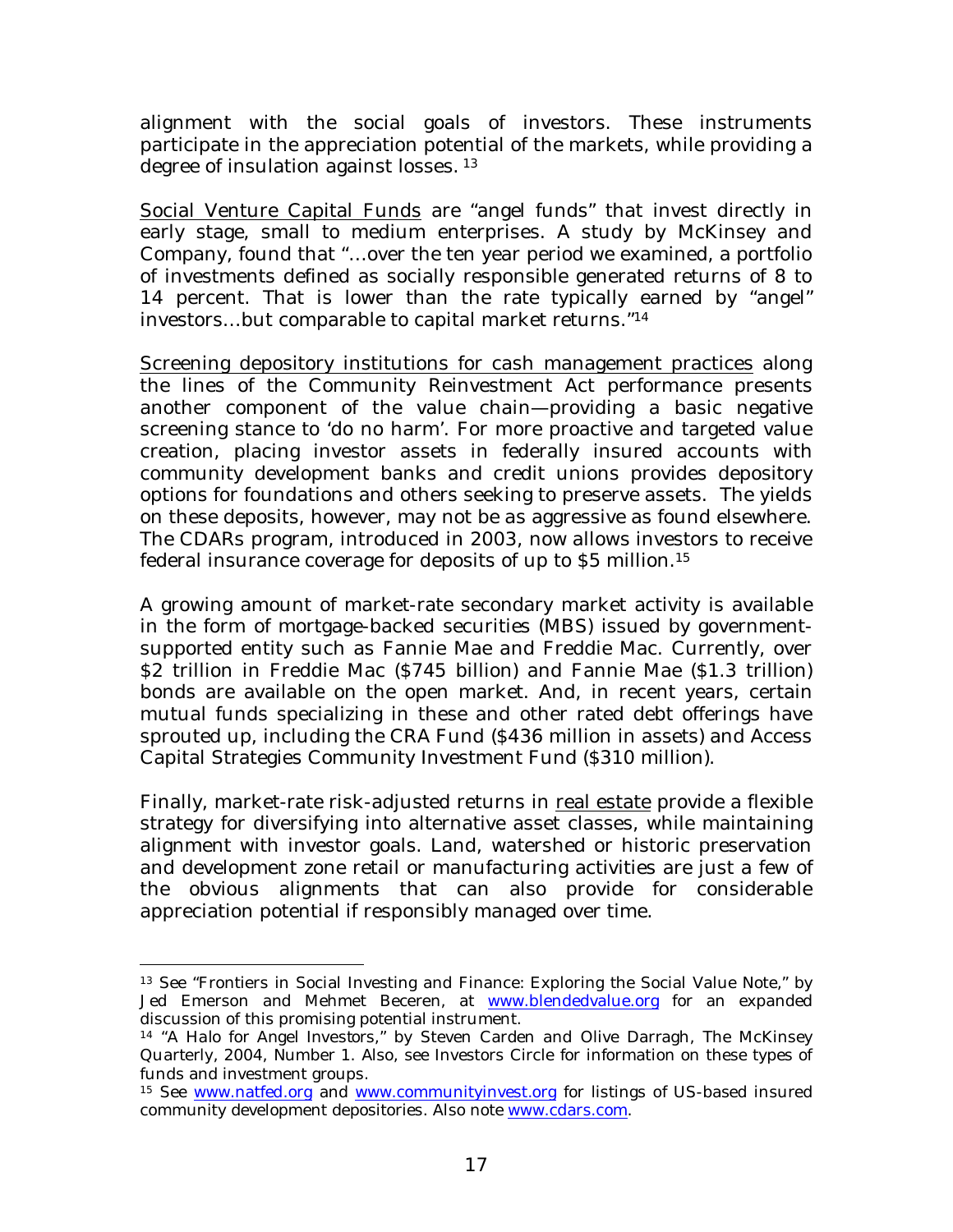2. Capital generating a blend of social and financial return, but that accepts financial returns lower than the risk adjusted market rate, in exchange for greater social returns. (This form of capital investing is generally referred to as community investment or Program Related Investment, as defined by the IRS code governing private foundations, and such investments usually target nonprofit corporations, but may also be directed to for-profit corporations).

### *Instruments/Strategies*

- Ø Community development investment notes, loan guarantee funds and other fixed-rate investments in microfinance and CDFI16 entities
- Ø Community Development Venture Capital
- Ø Deposits in community development banks and credit unions at below market rates
- Ø Other direct lending to nonprofit facilities or enterprises, or real estate (e.g. land preservation), at below market rates
- Ø Equity-like long term recoverable grants into nonprofits to provide risk capital

Often referred to in general terms as Program Related Investments (PRIs)17, or concessionary investments, this category is composed of a broad array of below market-rate loans or other investments made to nonprofit or for-profit entities with measurable social value creation. In the case of foundation investors, the loans themselves may be credited against the foundations 5% grant payout requirement and can take any number of forms with regard to the actual terms and structure of the investment. By definition, the intent of a program related investment must be to further the mission of the foundation and such PRI decisions cannot be taken in order to maximize financial return. Although there is no cap on the maximum return that can be earned on a PRI, such investments fall outside the 'prudent investor' considerations. Solid background information on how investors can develop a PRI strategy and structuring such investments may be found at the Council on Foundations (www.cof.org).

Community development investment notes and bonds provide a way for fund managers to invest in directly aligned social and economic value creation, while benefiting from diversification, professional management

<sup>16</sup> CDFIs are Community Development Financial Institutions, as defined by the Dept. of the Treasury's CDFI Fund. See www.cdfifund.gov.

<sup>17</sup> It should be noted, however, that this term has specific reference within IRS tax code and such loans have a set of specific requirements they must meet to be officially considered as such.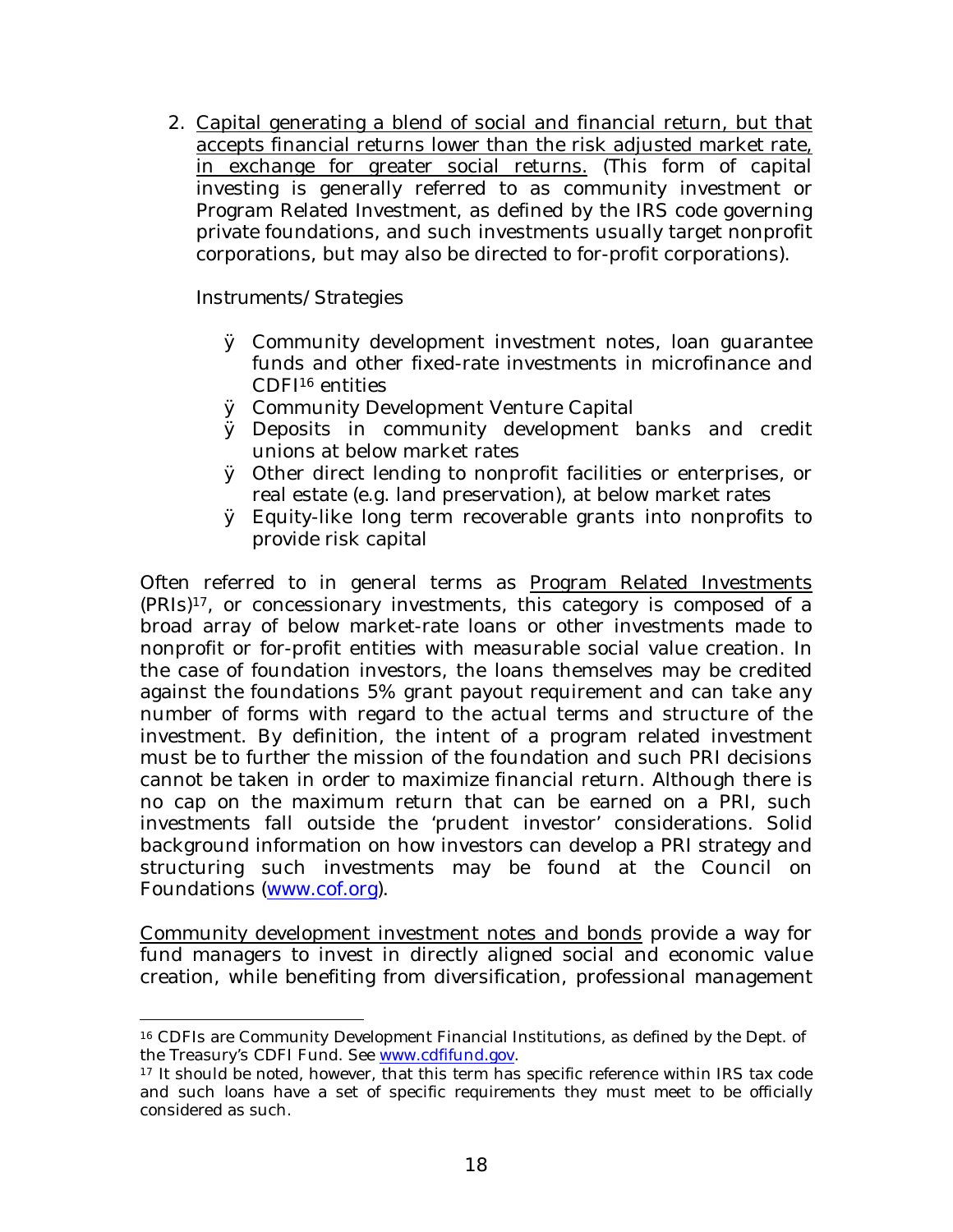and, in some cases, security enhancement. CDFI intermediaries that are demonstrating an increasing track record of successful deployment of assets offer such notes or bonds.<sup>18</sup>

In addition to these types of pooled vehicles, direct investment at a fixedrate into any number of community development loan funds or community development venture capital funds afford a more limited diversification strategy. Many investors have sought investment opportunities specific to their community and value the direct social impact attained.

Deposits into community development banks and credit unions at concessionary rates also fall into this category. Many foundations hold a variety of CDs as a part of their overall asset management strategy—yet many are unaware that Shorebank of Chicago offers insured Certificates of Deposit to investors, and that *foundations may apply those investments against their 5% payout requirement.* Many foundations hold certificates of deposit in mainstream banking institutions as part of their traditional cash management strategy. Foundations might also work with regional development banks to pursue this under-utilized approach.

Loan guarantee funds are also an avenue for fund managers seeking to leverage the impact of their assets, but also generate some financial returns. Pledged assets may either remain within the investor's financial institutions or are held at a designated bank, while continuing to pay interest to the investor. A like amount (or leveraged amount) is then made available for community development entities that otherwise would not have access to capital on reasonable terms. As an example of this approach, Unitus is an organization investing in high-potential microfinance institutions with the goal of increasing the number of individuals reached through microfinance. The Clara Foundation has provided a \$1 million loan guarantee to Unitus that collateralizes a line of credit that is then used to underwrite debt financing offered by Unitus.<sup>19</sup>

It is important to note that relatively subtle variables can delineate an asset belonging to this category rather than from the former market-rate category. It may simply be a question of instruments carrying a longer, non-traditional time horizon or a greater degree of risk. The financial return may be comparable to certain market rate instruments on the surface, but when carefully matching risk and/or term to other market-

<sup>18</sup> For example, Calvert Social Investment Foundation has been successfully offering its Community Investment Note, and Community Reinvestment Fund has offered its bonds for many years. See www.calvertfoundation.org and www.crfusa.org.

<sup>19</sup> www.unitus.org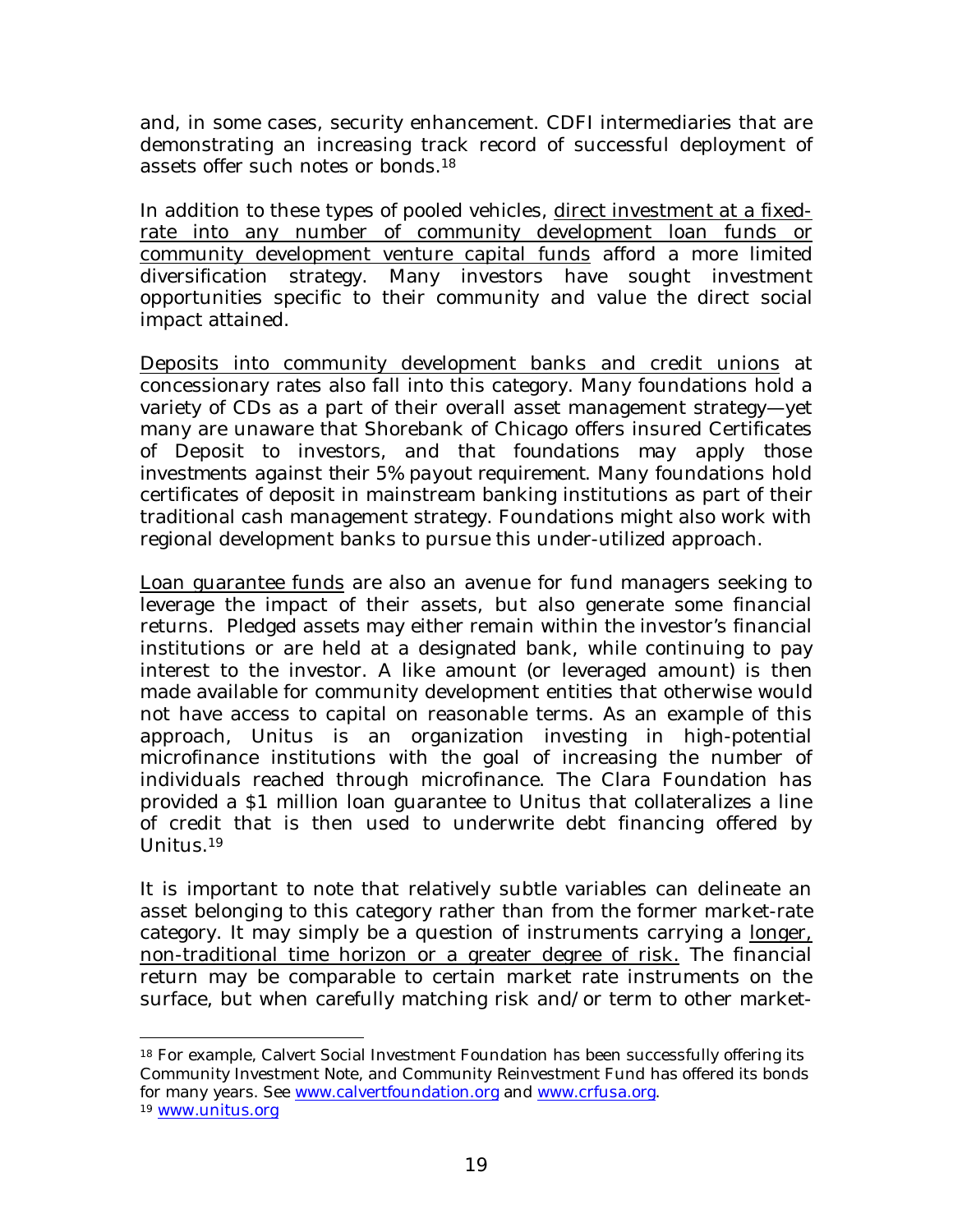rate instruments it becomes apparent that the return may not be fully risk adjusted. Such investments may have a longer term time horizon in order to allow the organization (whether nonprofit or for-profit) an extended period of time to payoff the loan, or higher risk may be expressed as subordination of the investment to other senior obligations or other factors such as non-compensated country risk. Why do investors take on this risk? Leverage and social impact must be the answer!

3. Capital generating a core mission aligned social return, but no financial return (other than the tax deduction value at the front end).

### *Instruments/Strategies:*

- Ø General operating support and capacity building grants
- Ø Project specific grants
- Ø Seed grants, research and development grants
- Ø Venture philanthropy funds
- Ø On granting intermediary funds
- Ø Other programmatic expenditures

Of note, issue-based grant pools administered by professional intermediaries (e.g. venture philanthropy and other granting funds), are an emerging model that may have significant benefits. As George Overholser noted in recent comments to the authors,

"These "grant-making products" could have a huge impact by creating performance-based environments. It could also allow expert intermediaries to mass scale, so they can manage enough philanthropic volume to be able to afford to measure and report performance in a transparent way, and still have low overheads as a percent grant-making."

Regardless of the form that they take, these applications of capital may well be considered in concert with both concessionary and market-rate investments.

As numerous other papers have thoroughly explored the broad spectrum of grant making, this paper's discussion will be limited on this category. Suffice it to say that financial asset deployment that does not generate direct financial returns to the investor, even in a concessionary manner, is a critically important aspect of a Unified Investment Strategy.<sup>20</sup>

<sup>&</sup>lt;sup>20</sup> Please see www.blendedvalue.org for an overview of Strategic Grantmaking practices, resources and leadership examples.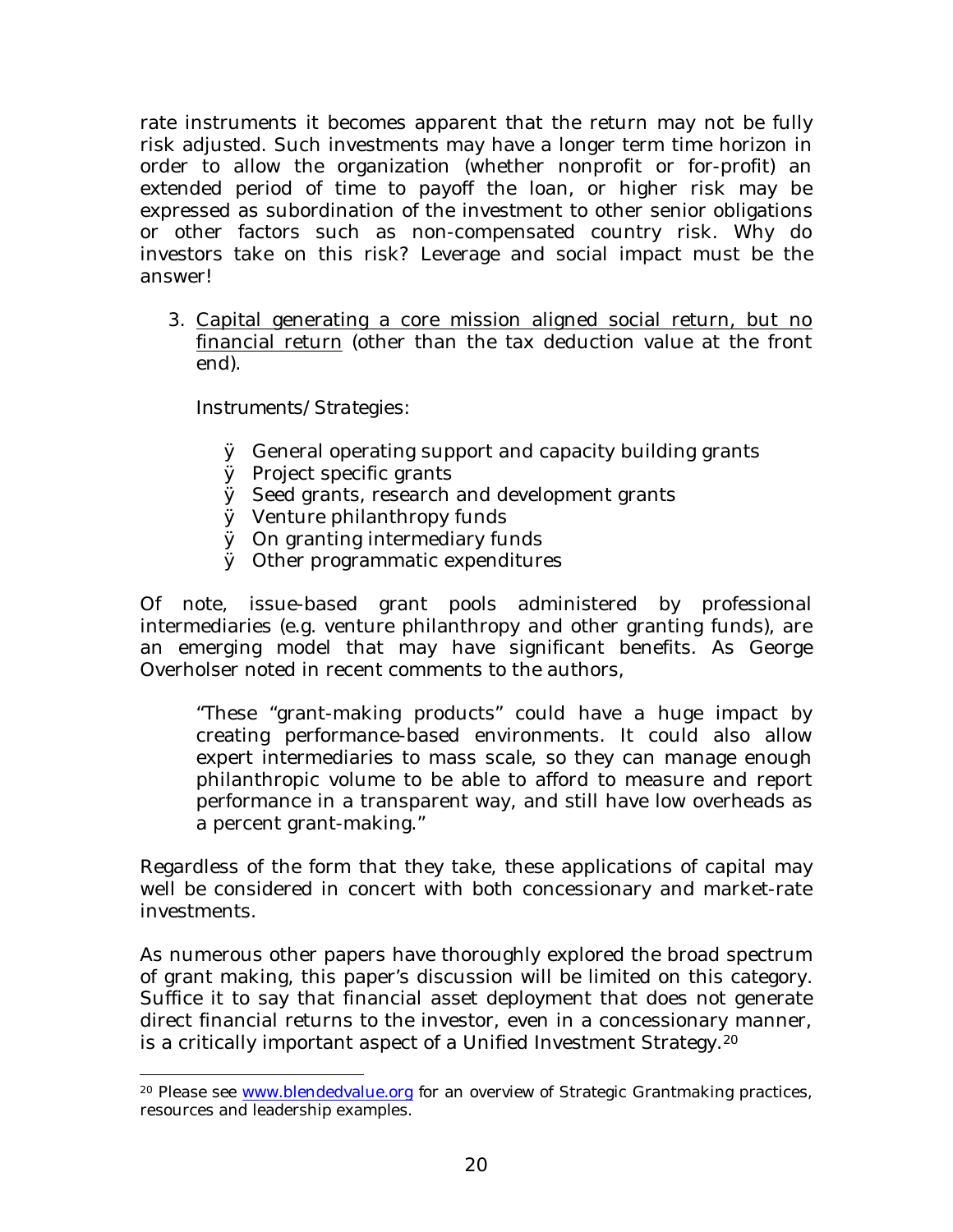Taken in total, these various forms of instruments and strategies fit together within a Unified Investment Strategy:



The following matrix expands on the previously presented categories of capital, and offers more detail regarding the instruments an investor may draw upon.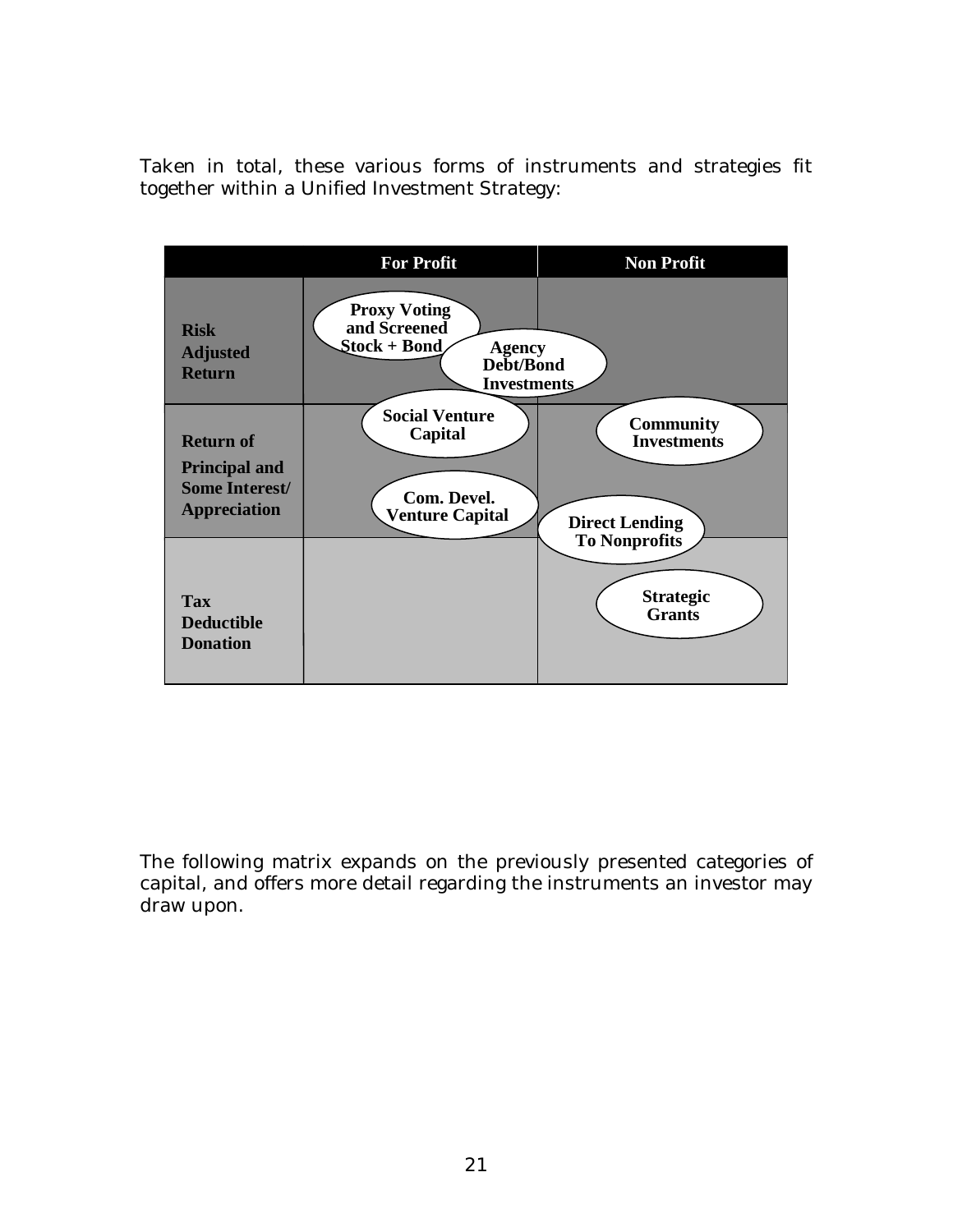## **The Unified Investor¶s Toolkit**

| Market-rate Instruments/Strategies                               |                                                                                                                                                                                                                                                                                                                                                                                                                                                   |  |
|------------------------------------------------------------------|---------------------------------------------------------------------------------------------------------------------------------------------------------------------------------------------------------------------------------------------------------------------------------------------------------------------------------------------------------------------------------------------------------------------------------------------------|--|
| Proxy Advocacy of<br>Publicly Traded<br>Investments              | Background: Any investor making use of proxy voting rights of<br>shareholders in order to raise concerns regarding corporate<br>practices.                                                                                                                                                                                                                                                                                                        |  |
| Investee: Publicly traded                                        |                                                                                                                                                                                                                                                                                                                                                                                                                                                   |  |
| stocks and bonds                                                 | Expectation: Risk adjusted financial return with shareholder<br>"influence" on corporate policy and practice, delivering mission                                                                                                                                                                                                                                                                                                                  |  |
| Investor: Average investor,<br>HNW investor, faith-based,        | aligned social impact.                                                                                                                                                                                                                                                                                                                                                                                                                            |  |
| institutions                                                     |                                                                                                                                                                                                                                                                                                                                                                                                                                                   |  |
| Selected Examples: 21                                            |                                                                                                                                                                                                                                                                                                                                                                                                                                                   |  |
|                                                                  | A number of facilities exist for investors to coordinate proxy voting along mission related<br>issues, including; Institutional Shareholder Services (www.issproxy.com), the Investor<br>Responsibility Research Center (www.irrc.org) and the Interfaith Center on Corporate<br>Responsibility (www.iccr.org). They generate reports that provide background issues and<br>discuss the annual docket of proxy votes along mission related lines. |  |
|                                                                  | Recent shareholder actions have yielded the following results:                                                                                                                                                                                                                                                                                                                                                                                    |  |
| Environmental:<br>Dell Computer agrees to set recycling goals    | Home Depot phases out sales of old growth timber<br>Coca Cola agrees to increase plastic recycling rates from 0% to 10%                                                                                                                                                                                                                                                                                                                           |  |
| Health:                                                          | 3M Co. stops accepting tobacco advertising on billboards<br>Baxter International phases out use of PVC in intravenous devices<br>Heinz removes genetically engineered ingredients from its baby foods                                                                                                                                                                                                                                             |  |
| Human Rights:                                                    | Pepsico and oil giant Arco withdraw operations from Burma                                                                                                                                                                                                                                                                                                                                                                                         |  |
| Community Development:<br>income homeowners equity <sup>22</sup> | Citigroup curbs predatory lending at a mortgage subsidiary that had targeted low                                                                                                                                                                                                                                                                                                                                                                  |  |
| Selected<br>Resources:                                           | www.shareholderaction.org,<br>www.foe.org,<br>www.asyousow.org,                                                                                                                                                                                                                                                                                                                                                                                   |  |
|                                                                  | www.proxyinformation.com, www.foundationpartnership.org                                                                                                                                                                                                                                                                                                                                                                                           |  |

<sup>21</sup> Examples from "Unlocking the Power of the Proxy", a recent how-to guide produced by As You Sow Foundation and Rockefeller Philanthropic Advisors, available at http://www.asyousow.org/

<sup>&</sup>lt;sup>22</sup> Authors note that though proxy voting has had some impact on Citigroup's activities, they are still not clear of the predatory lending debacle which includes tens of millions of dollars in settlements and continued restructuring of practices.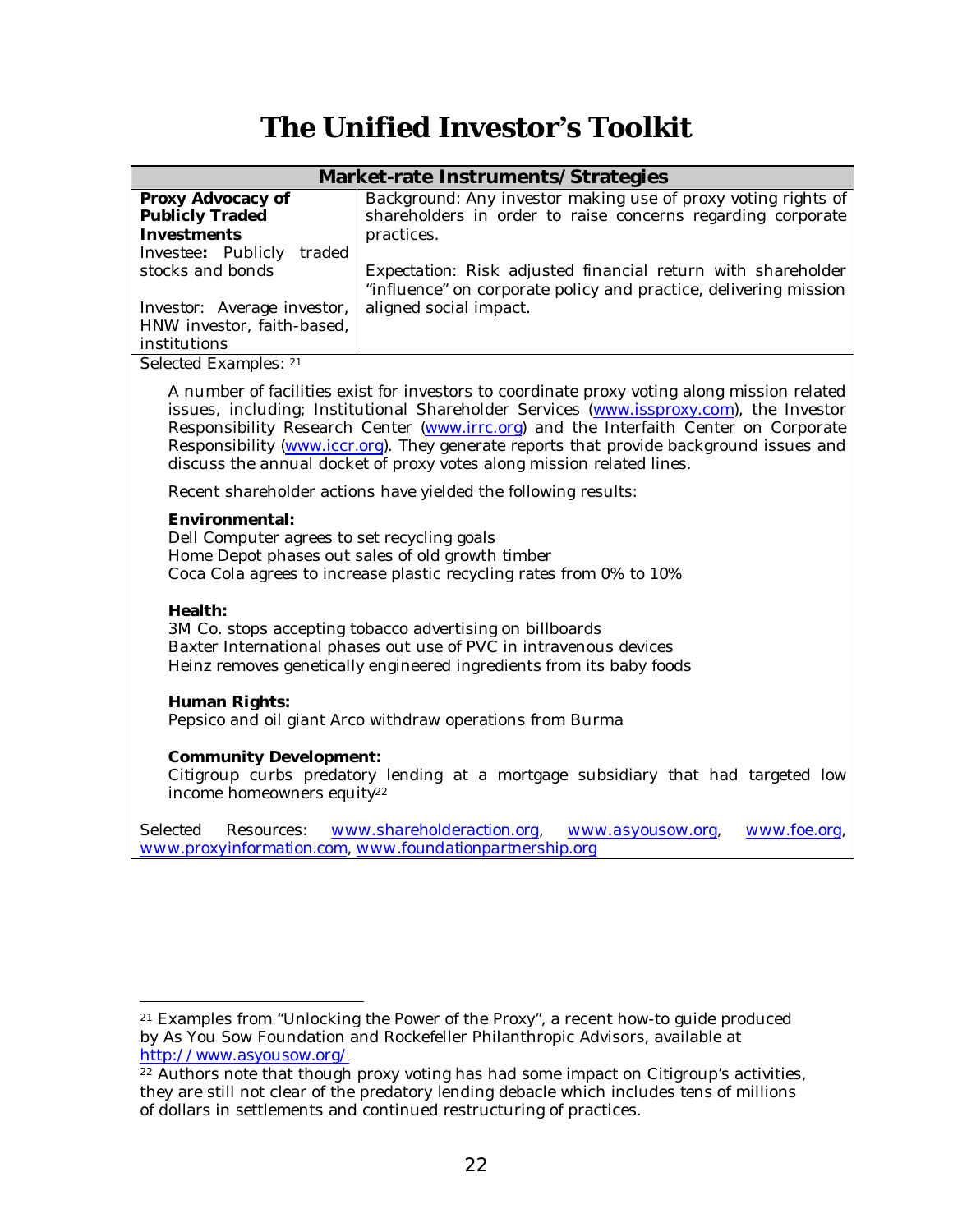| Socially Responsible             | Background: Typically mutual funds or separate account         |
|----------------------------------|----------------------------------------------------------------|
| Screening of Publicly            | management of publicly traded stocks and bonds. These are      |
| <b>Traded Investments</b>        | aligned with mission in that managers may screen out of        |
| <i>Investee:</i> Publicly traded | portfolio holdings in companies that produce deleterious       |
| stocks and bonds                 | products (i.e. 'do-no-harm'), and screen in companies with     |
|                                  | good environmental and/or labor practices or actively look for |
| Investor: Average investor,      | positive attributes in companies.                              |
| HNW investor, faith-based,       |                                                                |
| retirees, institutions           | Expectation: Risk adjusted financial return, general mission   |
|                                  | alignment of investments reconciled with societal goals        |

*Selected Examples: 23*

**Equity Fund**: The Winslow Green Growth Fund (ticker WGGFX, www.wggf.com), with \$67 million in assets, has performed in the top 1% of its category for the trailing 5-year period, returning a 22.64% annualized return per year, compared to 2.3% for it's benchmark Russell 2000 Growth Index. It is an aggressive growth equity portfolio seeking environmentally effective investing. The Fund invests primarily in domestic securities of small to mid capitalization companies.

**Balanced Fund**: The Green Century Balanced Fund (ticker GCBLX, www.greencentury.com), with \$58 million in assets, has also performed in the top 1% of its category for the trailing 5-year period, returning 12.9% annualized, versus 3.11% for the Lipper Balanced Fund Index. It invests primarily in the stocks and bonds of select companies that have clean environmental records, many of which also make positive environmental contributions.

**Bond Fund**: The Calvert Social Bond Fund (ticker CSIBX, www.calvert.com), with \$212 million in assets, seeks a competitive level of income through investment in fixed-income securities issued by corporations, governments and government agencies. Screens include: having a safe and useful product, reducing impacts on the environment, fair treatment of employees and 1% allocation to community development investments. In the top 13% of all bond funds in its category, it has returned 7.45% annualized, versus 6.45% for its aggregated index.

**Separate Accounts Management:** Numerous money managers offer services to create customized portfolios of stocks and bonds that are screened for social concerns. Examples include; SKBA (www.skba.com), Trillium Asset Management (www.trilliuminvest.com), Walden Asset Management (www.waldenassetmgmt.com), Clean Yield Asset Management (www.cleanyield.com), and many others.<sup>24</sup>

*Selected Resources: www.socialinvest.org; www.socialfunds.com*

<sup>&</sup>lt;sup>23</sup> Fund descriptions and performance data for top rated 'social' fund in each category as of 3/31/04: Source www.socialfunds.com. See site for a more complete listing. <sup>24</sup> See http://www.socialfunds.com/mm/chart.cgi?sfChartId=1 for a more complete listing of firms.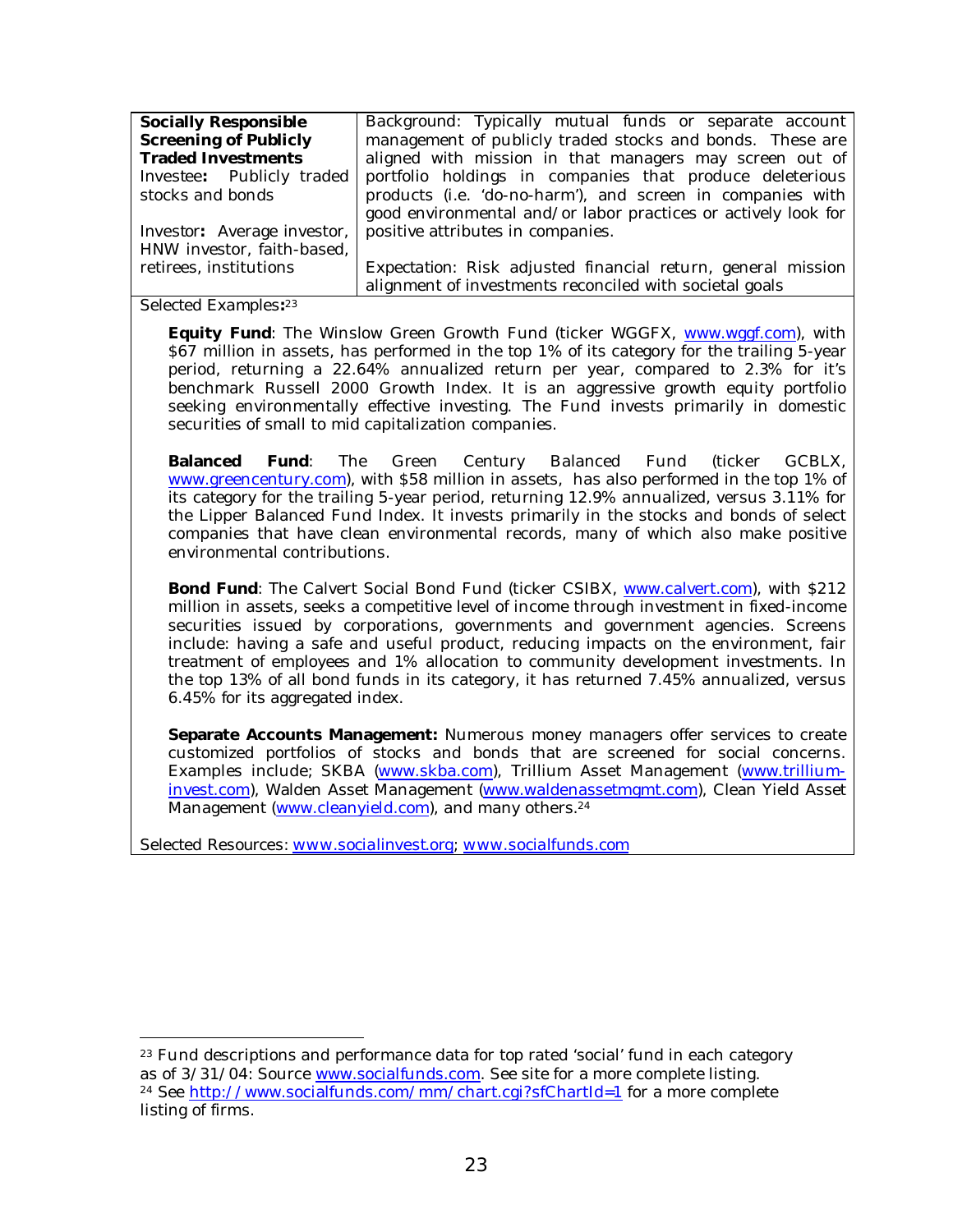| Socially Targeted Market-    | Background: Public and private instruments, held individually                     |
|------------------------------|-----------------------------------------------------------------------------------|
| rate Investments             | or in funds, such as private equity funds, mortgage-backed                        |
| Investee: Publicly traded or | securities or non-profit bond offerings with specific social or                   |
|                              | near publicly traded environmental targets. Includes secondary market activity of |
| instruments directed         | to   Microcredit, and Bank and Credit Union depository offerings.                 |
| benefit communities.         |                                                                                   |
|                              | Expectation: Risk adjusted financial return, targeted social                      |
| Banks, I<br>Investor:        | return, intent is for blended value without appreciable                           |
| foundations, institutions    | concessionary aspects, with a community development                               |
|                              | oriented positive impact.                                                         |

*Selected Examples:*

**Community Development Agency Fund:** Access Capital Strategies Community Investment Fund (DFSand@aol.com) is a closed end fund investing in rated Fannie, Freddie and other mortgage and debt related securities supporting affordable housing and economic development activity around the country. It is currently at \$310 million in assets, and has returned 6.4% annualized over the last 5 years, compared to its benchmark of 80% MBS and 20% 1-10 Treasury index of 6.87%.

**Community Development Bonds:** Community Reinvestment Fund (www.crfusa.org) has issued over \$200 million in community development bonds that package small business, affordable housing and community facilities lending portfolios from CDFIs throughout the US. They are security enhanced and offered at the matched term treasury rate, plus 185-250 basis points of premium.

**Community Development Bank CDs**: Larger community development chartered banks and credit unions such as Shore Bank (www.sbk.com), Louisville Community Development Bank (www.morethanabank.com), Shore Bank Pacific (www.eco-bank.com) and Self Help Credit Union (www.self-help.org) offer market-rate CDs and deposit options for cash management (at around the national average for tradition depository institutions), that are directly lent to the low-income communities that they serve.

*Selected Resources: www.socialinvest.org, www.socialfunds.com*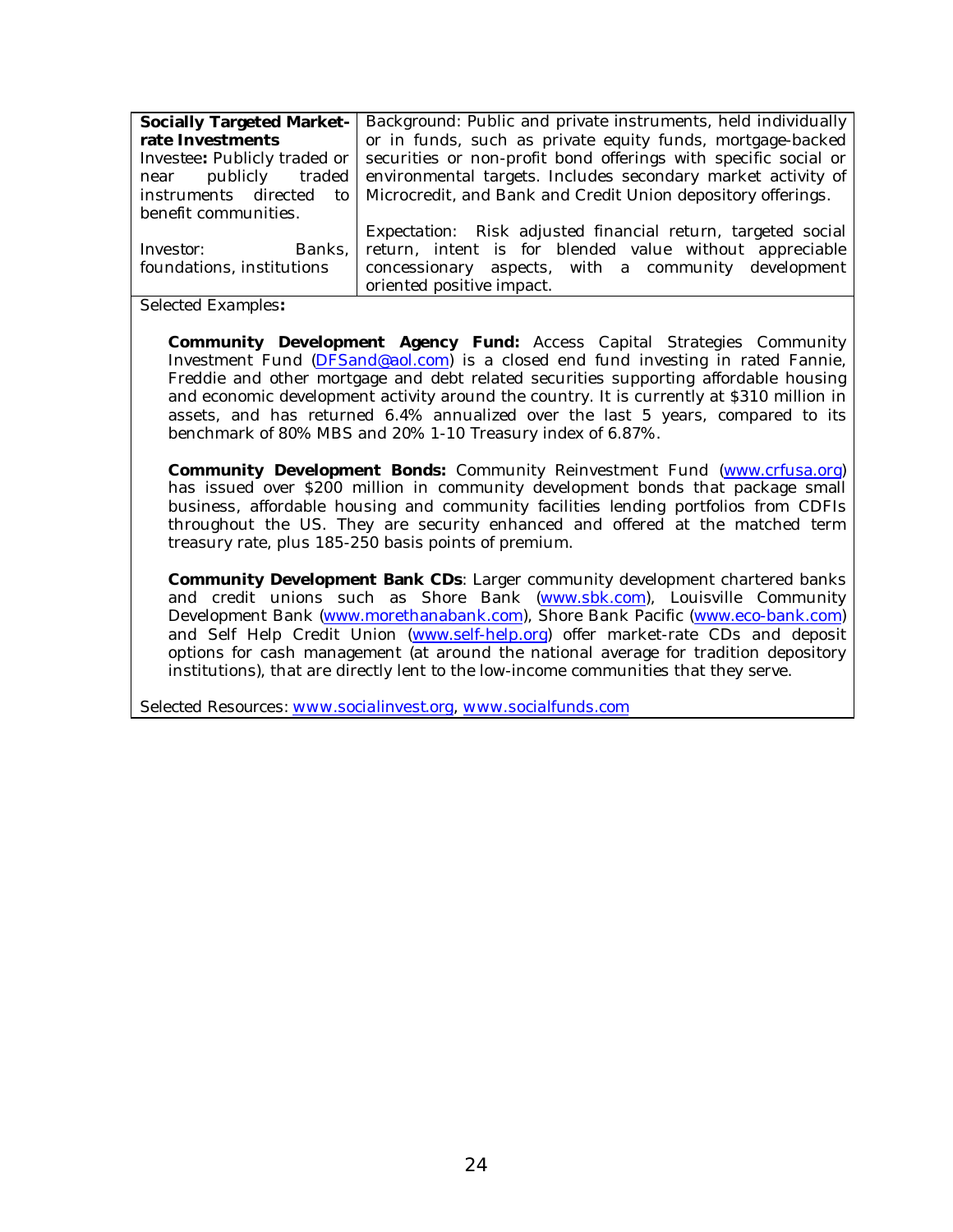| Social Venture Capital          | Background: Investment placed into privately held companies,                                                |
|---------------------------------|-------------------------------------------------------------------------------------------------------------|
| into For-profit                 | whose business generates positive social benefits.                                                          |
| <b>Businesses</b>               |                                                                                                             |
|                                 | <i>Investee</i> : For-profit small   <i>Expectation</i> : "Patient capital investors" could walk away whole |
| business                        | with up to market rate venture or equity market returns.                                                    |
|                                 | While some may be successful, many generate modest                                                          |
| <i>Investor</i> : HNW Investor, | earnings, particularly compared to risk to investor.                                                        |
| foundations, corporations       |                                                                                                             |
|                                 |                                                                                                             |

**Clean Tech Fund:** Expansion Capital Partners (www.expansioncap.com) is a venture capital fund that invests in expansion-stage clean technology enterprises, which present compelling risk-return profiles and are outstanding corporate citizens. Currently with \$10 million in assets, and in early stages of activity, this fund does not have a return track-record yet

**Real Estate Fund**: Urban America (www.urbanamerica.com) is a private real estate partnership whose purpose is to acquire and develop retail and office space in inner-city neighbor-hoods, including federally designated enterprise zones and enterprise communities, with over \$2 billion of historic investment pipeline activity.

**Microcredit LPs:** MicroVest (www.microvestfund.com) is a debt and equity fund that invests throughout the developing world in leading microfinance institutions. It has raised over \$10 million in limited partnership units and remains open for the remainder of 2004 for additional equity units. It will continue to raise debt throughout the 10 years of the LP and is projected to grow to between \$35 million and \$100 million. MicroVest targets a 9.5% net return on the portfolio, and after management expenses of ~3%, the projected IRR to investors is 7-8% (including equity leverage).

*Resources: www.riseproject.org*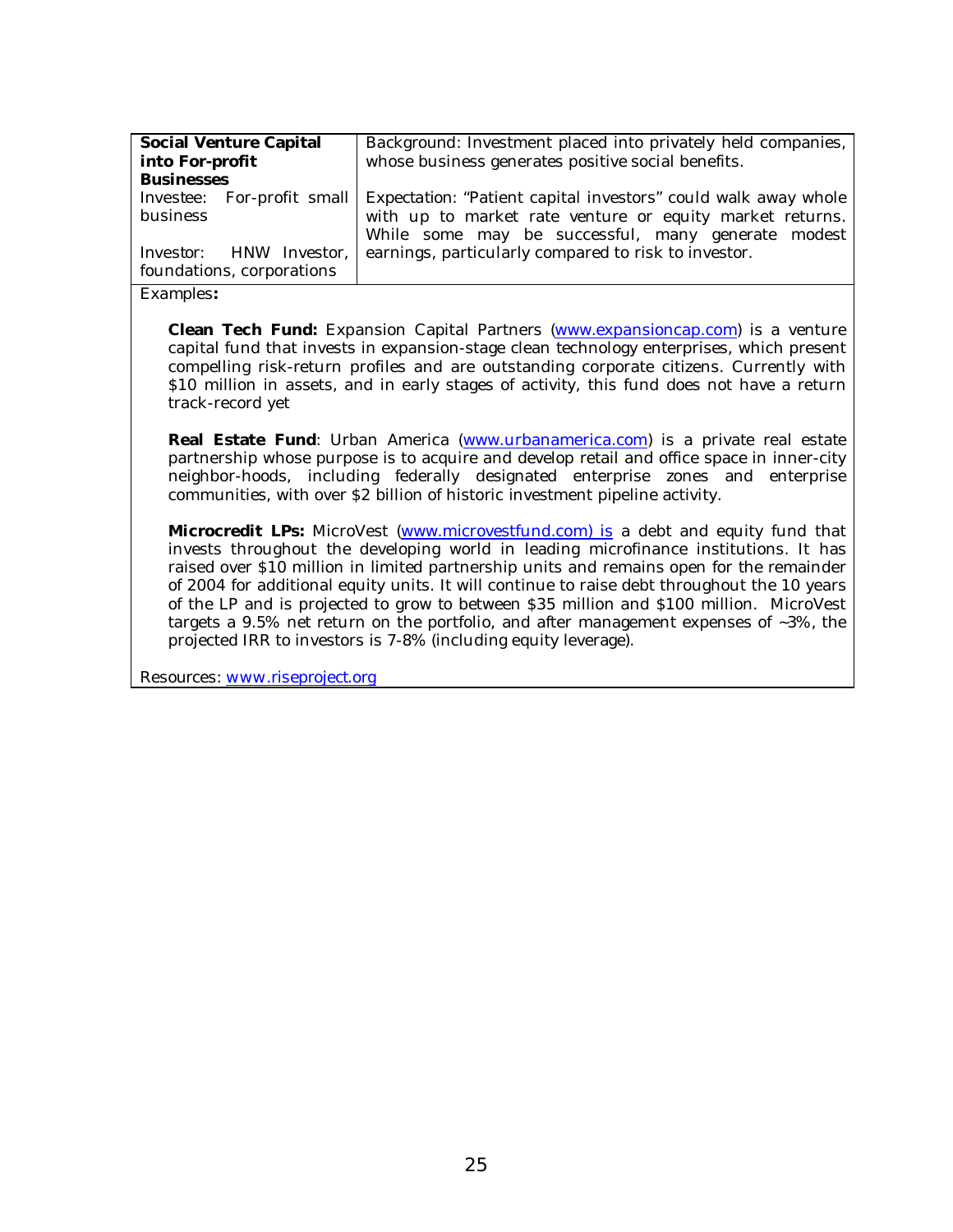| Concessionary Rate Instruments/Strategies |                                                                   |  |
|-------------------------------------------|-------------------------------------------------------------------|--|
| Community Investment                      | Background: Investment directly into non-profits, typically       |  |
| <i>Investee:</i> Community                | engaged in community development. Also, subsidiary                |  |
| development non-profits.                  | businesses of non-profits (social enterprise), that either carry- |  |
|                                           | out the non-profit social mission (e.g. job training, health      |  |
| Investor: Average investor,               | service delivery) or generate revenue to support the parent       |  |
| HNW investor, faith-based,                | non-profit.                                                       |  |
| foundations, corporations,                |                                                                   |  |
| various institutions                      | Expectation: Debt instruments with principal returned with        |  |
|                                           | modest interest earnings, direct community impact, blended        |  |
|                                           | value with concessionary aspect in term, risk or rate (or all     |  |
|                                           | three). And, most qualify as Program Related Investments for      |  |
|                                           | foundations.                                                      |  |

**Pooled Portfolios:** Calvert Community Investment Notes (www.calvertfoundation.org), with over \$70 million in assets, provides a global portfolio directly invested in 185 community development, microcredit and social enterprises (target-able to investor concerns) in one pooled and security-enhanced (though uninsured) investment, currently returning up to 3% annually. It remains the only nationally registered retail investment note product, with over 20 broker dealer sales agreements in place.

**International Microcredit:** Opportunity International (www.oikocredit.org) is a microfinance institution with over \$120 million in assets, whose mission is to provide opportunities for those people in chronic poverty to establish viable businesses. Opportunity International's network now includes 42 local partners in 25 developing countries, and it's uninsured investment note offers fixed terms and rates up to 2%.

**Below Market CDs**: Similarly to market rate deposits, scores of community development banks and credit unions offer below market higher social impact CDs that benefit lowincome communities. Examples include (in addition to the above listed market-rate options); University Bank (www.universitybank.com), Community Capital Bank www.communitycapitalbank.com and Alternatives Federal Credit Union (www.alternatives.org). Rates vary, but all deposits are insured up to \$100,000.

*Resources: www.communityinvest.org, www.calvertfoundation.org, www.natfed.org, www.communitycapital.org*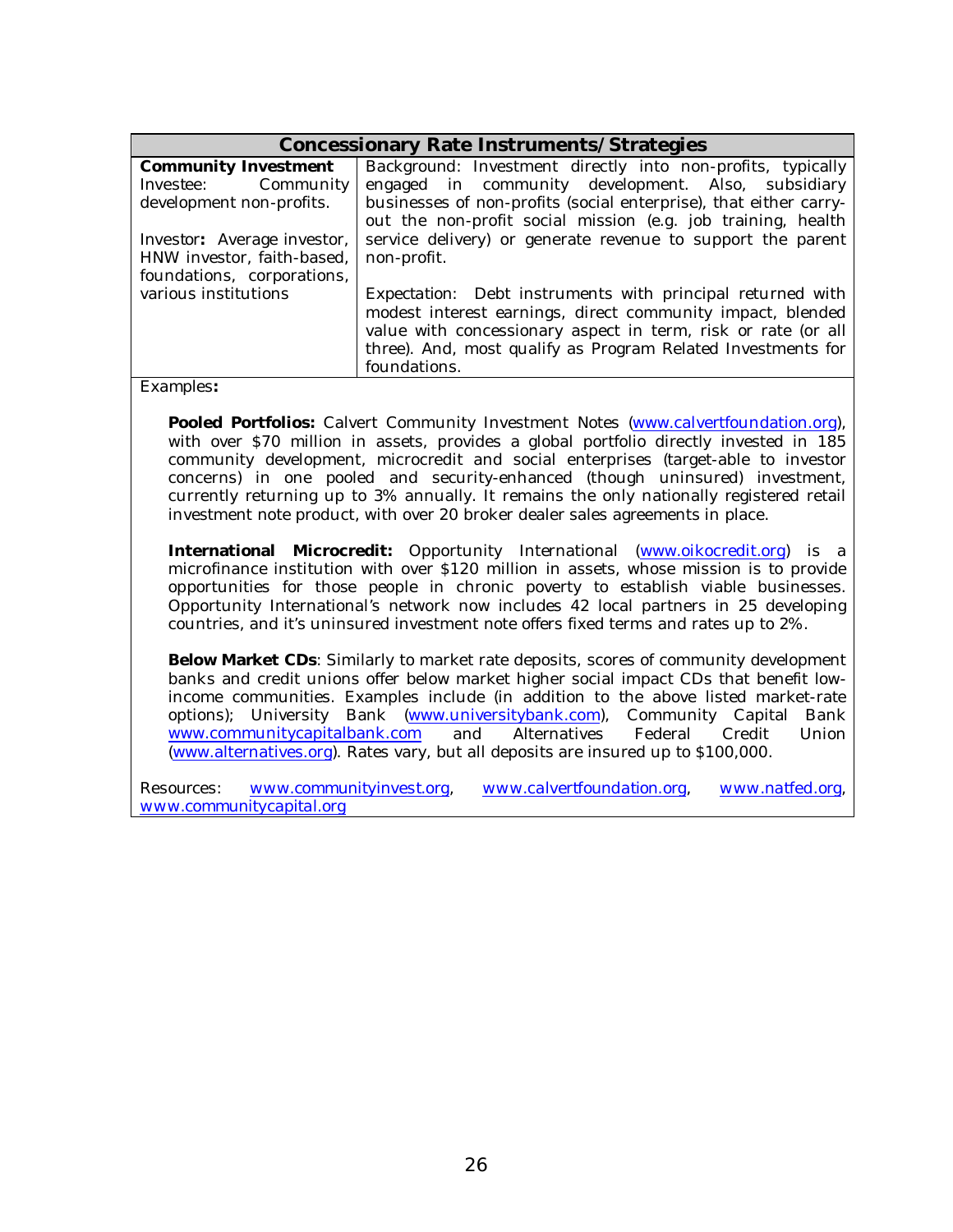| Community Development<br>Venture Capital                     | Background: Investment typically placed through a fund, into<br>privately held companies, either located or serving                                                                                                                                                   |
|--------------------------------------------------------------|-----------------------------------------------------------------------------------------------------------------------------------------------------------------------------------------------------------------------------------------------------------------------|
| <i>Investee:</i> For-profit small                            | disadvantaged communities, owned by small business owners                                                                                                                                                                                                             |
| business                                                     | with-out access to equity markets.                                                                                                                                                                                                                                    |
| <i>Investor</i> : HNW Investor,<br>foundations, corporations | <i>Expectation</i> : "Patient capital" benefits disadvantaged<br>communities. While some may be successful, many generate<br>modest earnings or may not even walk away whole. Liquidity<br>events may be longer and returns lower than market-rate VC<br>investments. |

**Fund of Funds**: The Community Development Venture Capital Association (www.cdvca.org) maintains a pooled fund of funds reaching a range of CDVC local funds across the US. It currently is capitalized at \$5.75 million and is open to new investors as a PRI option.

**Pacific Community Ventures**: PCV (http://www.pacificcommunityventures.org/) is based in the San Francisco Bay Area and is a leading community development venture capital fund. PCV "provides resources and capital to businesses that have potential to bring significant economic gains to low-income communities throughout California. Among other investors, PCV has received investments from CALPERS, the California state pension fund.

**Boston Community Capital**: Managing both a loan fund and a venture fund, BCC (http://www.bostoncommunitycapital.org/) provides expanded capital support to organizations creating greater social value in the Boston area, and supports housing development organizations engaged in community revitalization efforts.

*Resources: www.cdvca.org*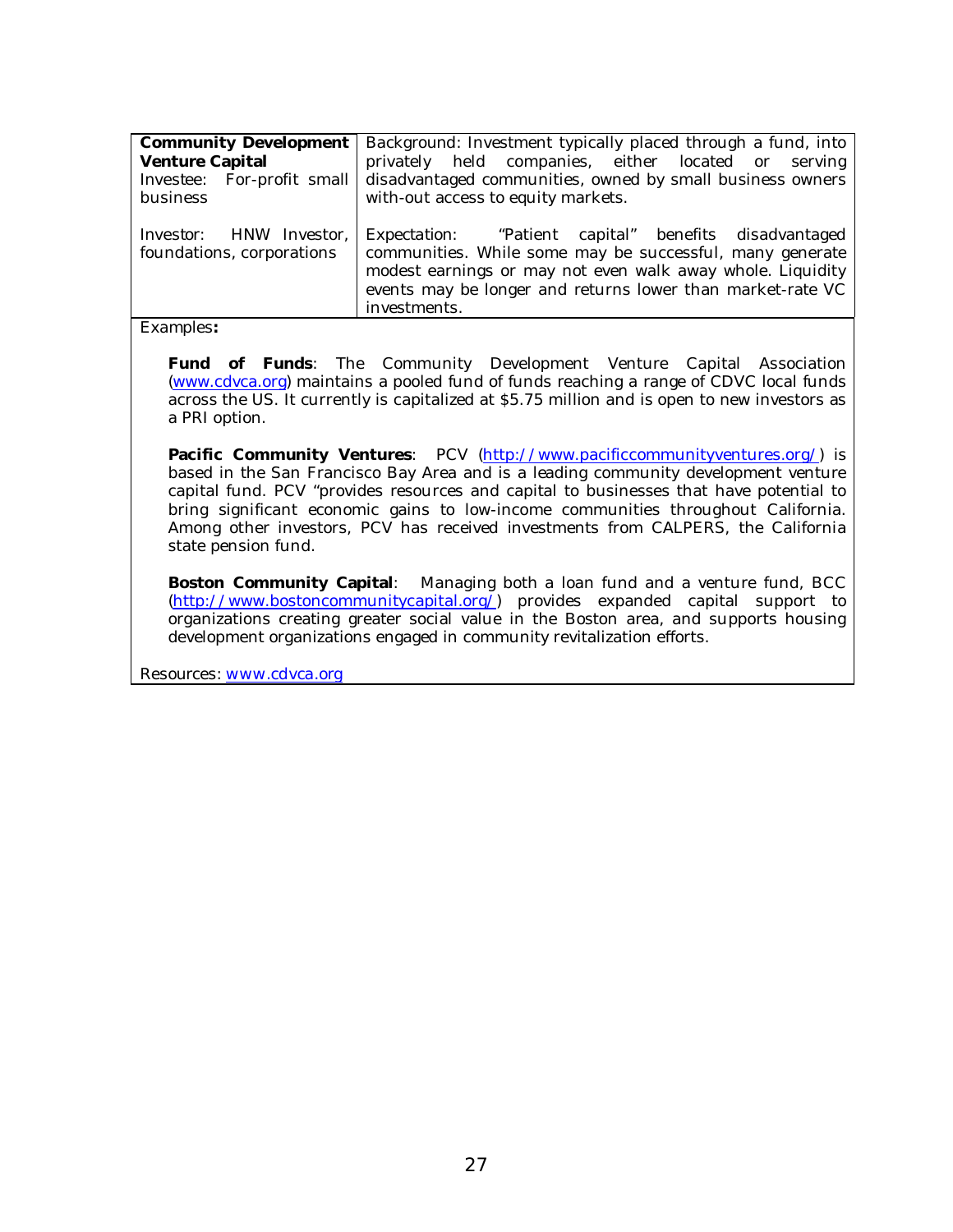|                          |     |            | Philanthropic Rate Grant Instruments/Strategies                      |
|--------------------------|-----|------------|----------------------------------------------------------------------|
| Strategic Philanthropy   |     |            | Background: A venture-philanthropy (or "engaged")<br>style           |
| <i>Investee:</i>         |     | Non-profit | approach to grant-making that typically entails: substantial,        |
| organizations in diverse |     |            | multi-year commitment for operating support,<br>Board                |
| sectors                  |     |            | participation, Donor skilled volunteer involvement-or simply         |
|                          |     |            | a well defined strategic grants program that may use even use        |
| Investor:                |     | HNW/family | professional on-granting intermediaries.                             |
| foundations              | and | other      |                                                                      |
| donors.                  |     |            | <i>Expectation</i> : Term "investment" is used figuratively. This is |
|                          |     |            | grant making with an active, engaged style or other strategic        |
|                          |     |            | lens. No financial return anticipated other than tax break.          |

**REDF:** The Roberts Enterprise Development Fund (www.redf.org) is an "elder" in the arena of venture philanthropy. The Roberts Foundation first began researching and funding in this arena in 1989, with REDF itself being launched in 1996. REDF works with a portfolio of nonprofit organizations managing market-based businesses providing transitional employment to formerly homeless people. REDF is known for its extensive investment in building the field's intellectual capital through its many free publications.

**Social Venture Partners:** Based in Seattle, SVP (http://www.svpseattle.org/) has become a part of a national (soon to be international!) web of donors working together in teams to support the efforts of investees. Sponsoring regular educational events and publishing regular reports on its experiences, SVP has developed the 21st Century incarnation of the "donor circle" and demonstrated that a combination of volunteerism and philanthropy can create significant value for both nonprofits and their communities.

**New Profit, Inc**.: A leader in leveraging financial and other resources from its partners, New Profit, Inc. has focused upon the challenge of achieving scale with nonprofit ventures that have demonstrated a proven track record of success. Through its partnership with the Monitor Group, NPI provides organizations with an array of support and expertise, in addition to its funding. (http://www.newprofit.com/).

**Intermediary/Re-Granting Funds:** A range of professional intermediaries exists to assist donors to roll out funds to specific sector impact. Some leading practitioners in the field include; Global Green Grants for grass roots environmental work (www.greengrantsfund.org), Global Fund for Women for women's development issues (www.globalfundforwomen.org) and Tides Foundation maintains a number of issue area funds (www.tides.org). And, Calvert Foundation maintains a clearinghouse of 14 ongranting funds (the Giving Folio initiative) at www.calvertgiving.org.

*Resources:GEO*

*(http://www.geofunders.org/index.cfm?fuseaction=Page.viewPage&pageID=184)*

**Note: All of the above examples are for illustration purposes only and are not meant as recommendations, or exemplars to the exclusion of others. A more complete listing is included in Appendix B.**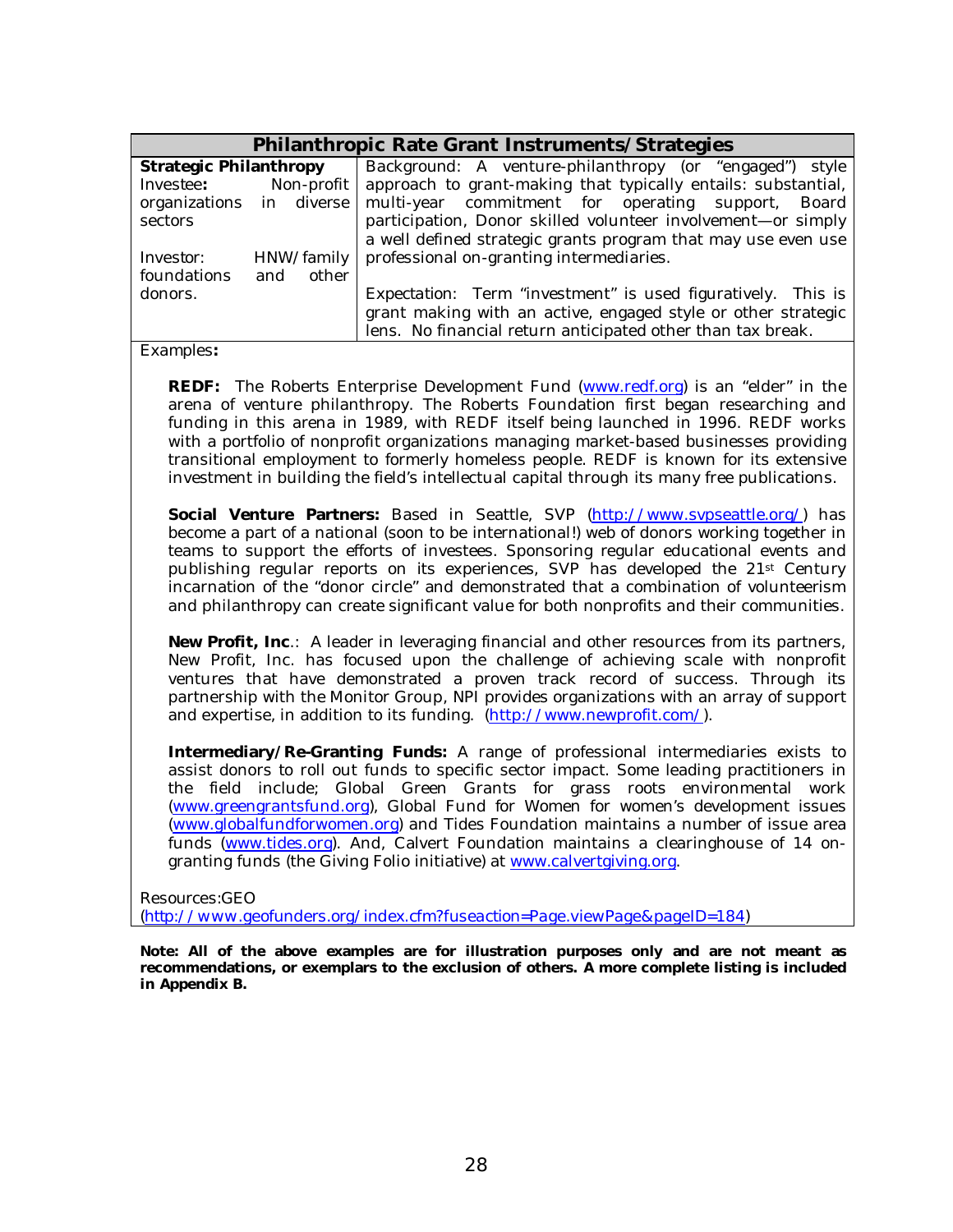The Unified Investor, with this Toolkit methodology in hand, builds a carefully constructed portfolio over time that is fully aligned with the goals of an individual or institution—both financial and social. And, as with traditional portfolio theory and financial management, their aggregate strategy will factor in a number of issues and constraints; risk tolerance, appreciation/income needs, diversification and many others. And, as Matt Zuck of SKBA notes,

"A professional plan should be drawn up that fits their goals—they should approach their consultant/advisor in constructing a Unified Investment Strategy. The consultants will respond to client requests, and if they don't there are those who specialize in building overall financial plans for clients who are interested in implementing social criteria. Once the consultants feel that SRI is a viable business category based on the volume of client requests, the next layer of the institutional framework will be built."

As the following graphic illustrates, a Unified Investment Portfolio simply expands and rationalizes the traditional portfolio to unify the programmatic activity and mission of the investor:

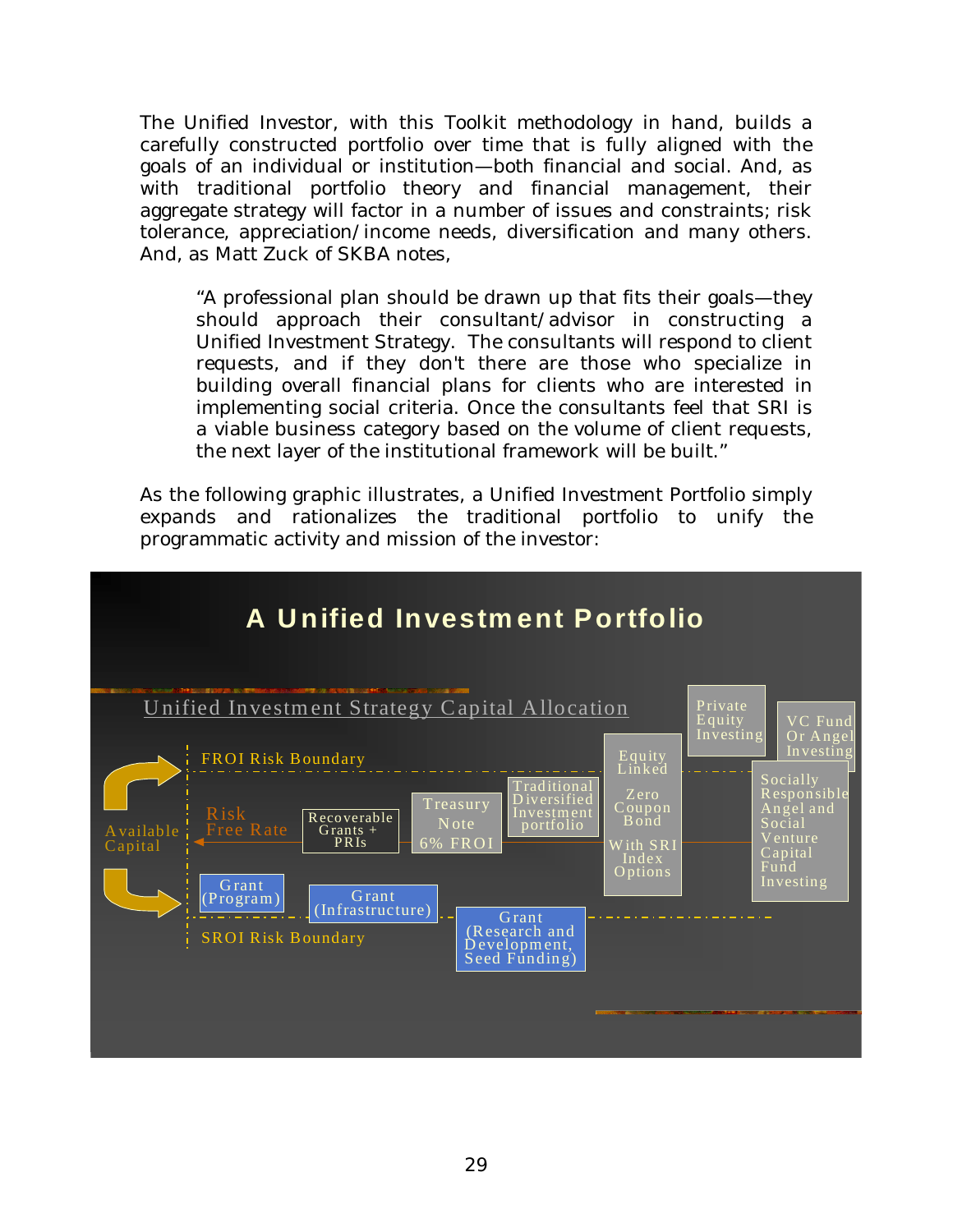As these Unified Portfolios are constructed, investors seek to establish capital relationships with a range of actors for a range of purposes, as described. We believe the social capital market, like any other, requires 'market-makers' that define standards and norms, enhance transparency and promote more efficient transactions.

In the first category of capital, that of market-rate investments, there exists a plethora of well-established organizations providing market intermediation to investors—especially in the 'do-no-harm' area. As we move into more aligned investment strategies, though, the number of vehicles declines significantly.

And, in the second category, that of concessionary rate capital, there is even less activity, and additional market intermediation is required.

Managing many direct relationships between investors and investees is intensely inefficient and prohibitively costly. Investors often lack meaningful analysis of community development and social enterprises at the local level, while social enterprises are interested in identifying capital as efficiently as possible. In this case, the interests of both suppliers and users of capital may best be served by market intermediaries and a new generation of financial instruments that yield a blended financial and social return.

Both those investing capital and those in pursuit of it will need to rely upon aggregators, administrators and/or consultants in order to invest and access funds efficiently. Yet, the number of intermediaries is limited.

- § Aggregators of investments are often industry associations that form "funds of funds" in order to achieve scale and leverage their expertise to serve multiple local community development initiatives.
- § Community development consultants and asset administrators serve institutional and individual investors and their investees interested in creating and administering their own community investment programs to match specific needs.

On the investee side, community organizations will need significant new capital each year, assuming the market continues to grow at historic rates. An analysis of Calvert Foundation's existing investees indicated \$4 billion in assets that typically had a 42% leverage ratio (debt/total assets).<sup>25</sup> By contrast, the historic CAGR of total assets is approximately

<sup>25</sup> Calvert Foundation's Community Investment Partners enterprise acts as a social capital market intermediary, delivering merchant banking, asset administration and analysis services to both sources and users of capital in the blended value space.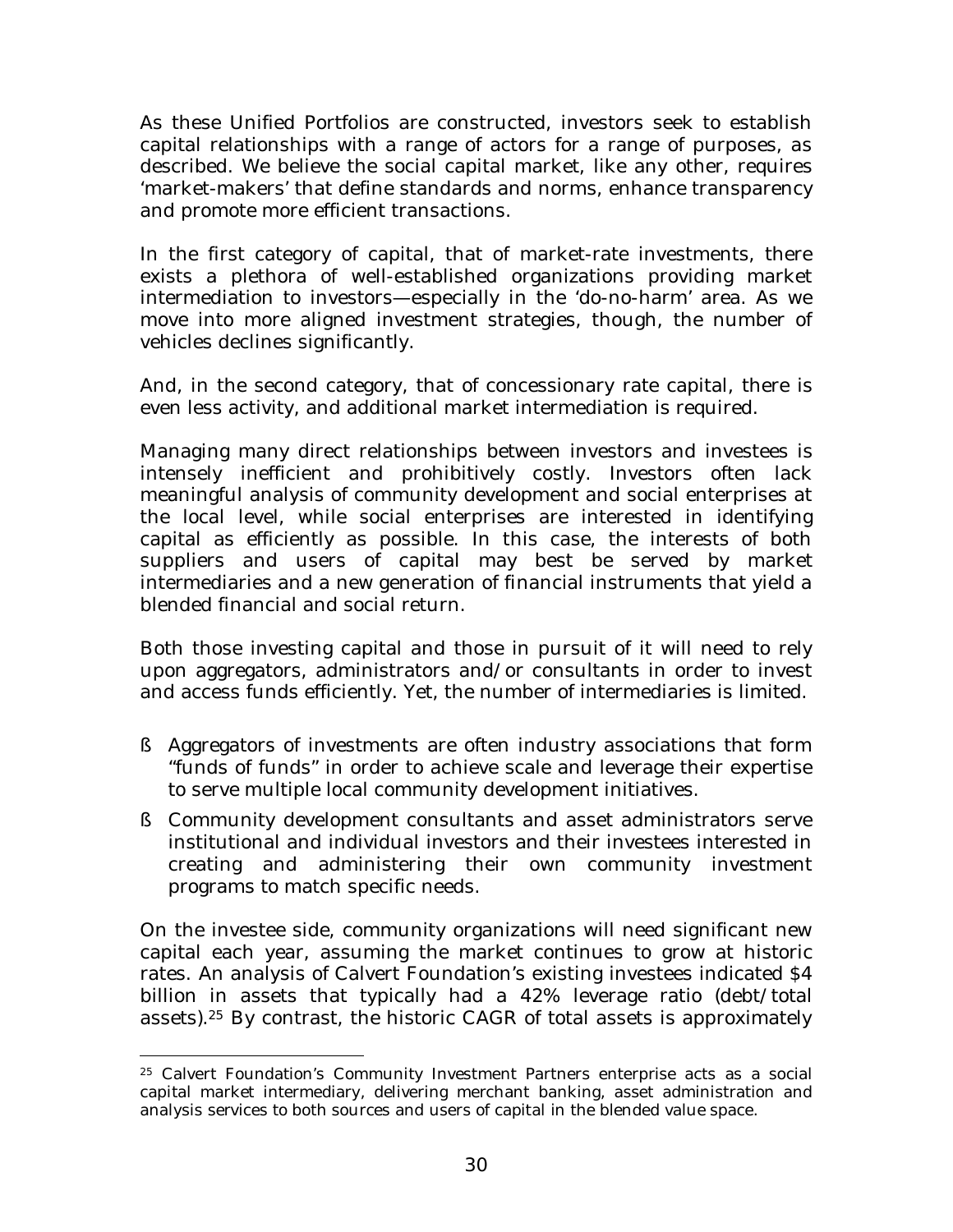*20%.* This would indicate an additional \$5 billion is required over the next five years to adequately capitalize this segment of the market. And, should these organizations increase their leverage ratios as they mature, the need for additional capital will be even more significant.

Many actors within the community investing arena, having created a capital foundation upon which to build, remain frustrated with traditional approaches to raising capital. These entities are actors in an evolving social capital market. They are typically forced to raise funds piecemeal through many events and appeals, and from multiple organizations contributing various forms of equity, debt and grants.

The amount of both time and expense related to sourcing, securing and managing funds in this fragmented environment are high. Terms and conditions of capital are generally inflexible and often out of alignment with the most effective creation of social impact within a context that also performs to high financial management standards. Finally, many social enterprise managers lack the nuanced skills and connections that would enable them to tap into the larger capital markets, thus further inhibiting the ability of investors and investees to operate with the greatest degree of efficiency and effectiveness.

The next stage of development of the blended value social capital market will require a marked increase in the number and sophistication of a new generation of merchant bankers, consultancies and funds centered squarely upon this middle category of capital—to facilitate broad participation by our legions of newly minted Unified Investors.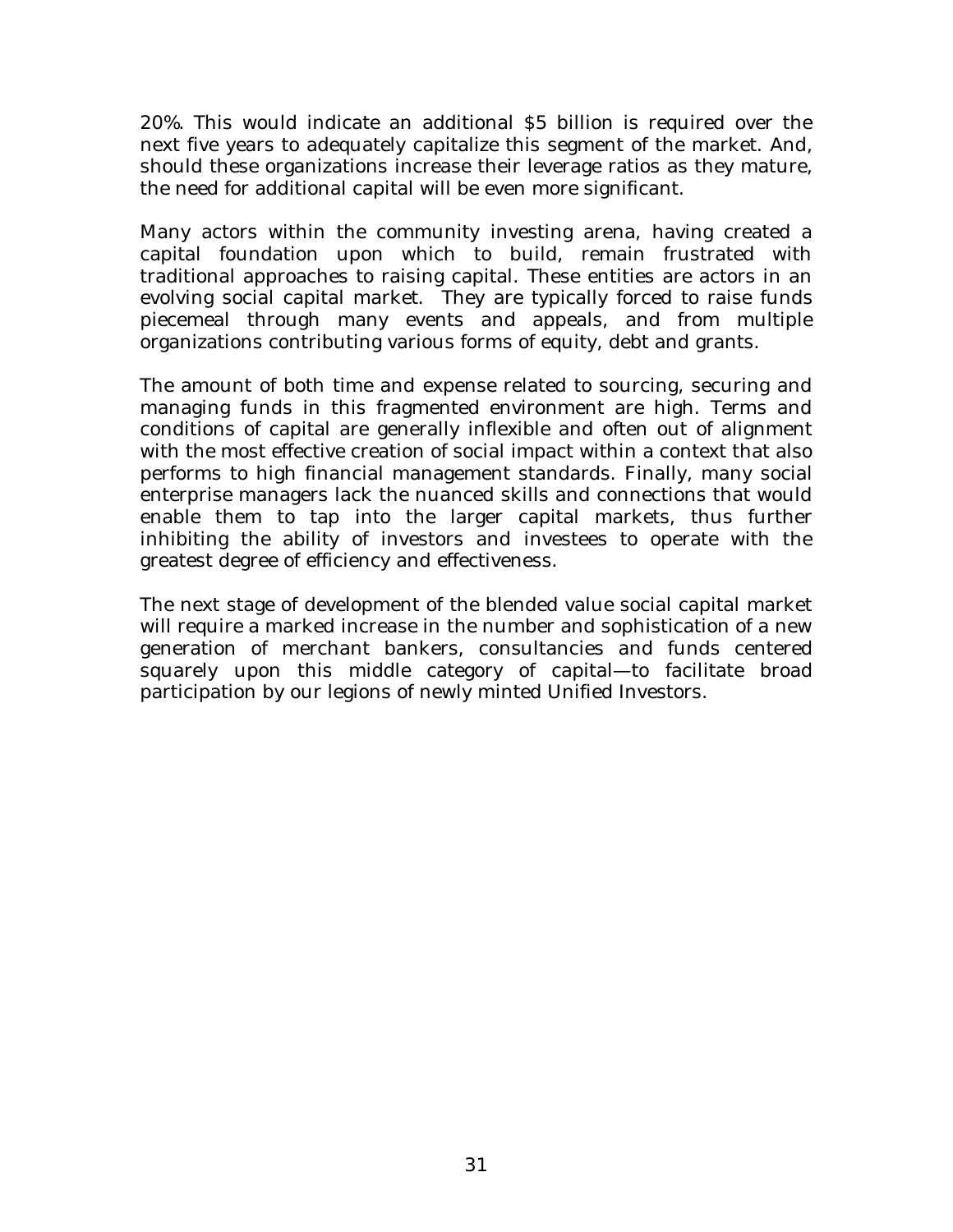## *Section Three: Profiles of Unified Investor Portfolios*

As the previous sections illustrate, a compelling vision of what the Unified Investor might look like begins to take shape. All assets may be aligned to pursue and attain the goals of the investor. Let us start by looking at one of the few examples of investors methodically experimenting with unified investment strategies.

F.B. Heron Foundation,26 with \$42 million of \$226 million total assets in specific pursuit of what could be described as a unified investment strategy, has the single most significant commitment of the 200 largest foundations in the country, measured as a percentage of assets (at 18.6%). These investments directly track to one of Heron's four programmatic areas of interest—the same program areas that their grant making is directed towards: increasing access to capital, supporting enterprise development, advancing home ownership and reducing the barriers to full participation in the economy by providing quality child care. Their unified investment portfolio consists of the following assets:

- \$24 million of these assets are in the first capital category of market-rate investments aligned with program, committed to invest in a range of affordable housing agency paper, real estate and venture capital economic development oriented funds;
- \$4 million are in market-rate insured deposits with community development banks and credit unions, which also fall in the first category of market-rate, yet mission aligned, investments;
- \$14 million of assets are program related investments concessionary investments, mostly loans, directly into nonprofit intermediaries and development corporations, each managing a portfolio of community-based investments.

When added to its almost \$10 million in annual strategic grants also aligned to its four program impact areas, Heron has gone a long way toward lifting up the 'iceberg' (of which we wrote earlier) to the light of day. This becomes a model illustration of the exponential leverage that the corpus of recoverable investment assets can have for the 5% payout of program grants—as more than *four times* the annual grant assets are at work.

Importantly, Heron Foundation is moving toward a time when they may truly become a 'private community investment trust' (a conceptual term

<sup>26</sup> See http://fdncenter.org/grantmaker/fbheron/mission.html for a full discussion of Heron's 'Mission Related Investment' methodology, all data YE 2002.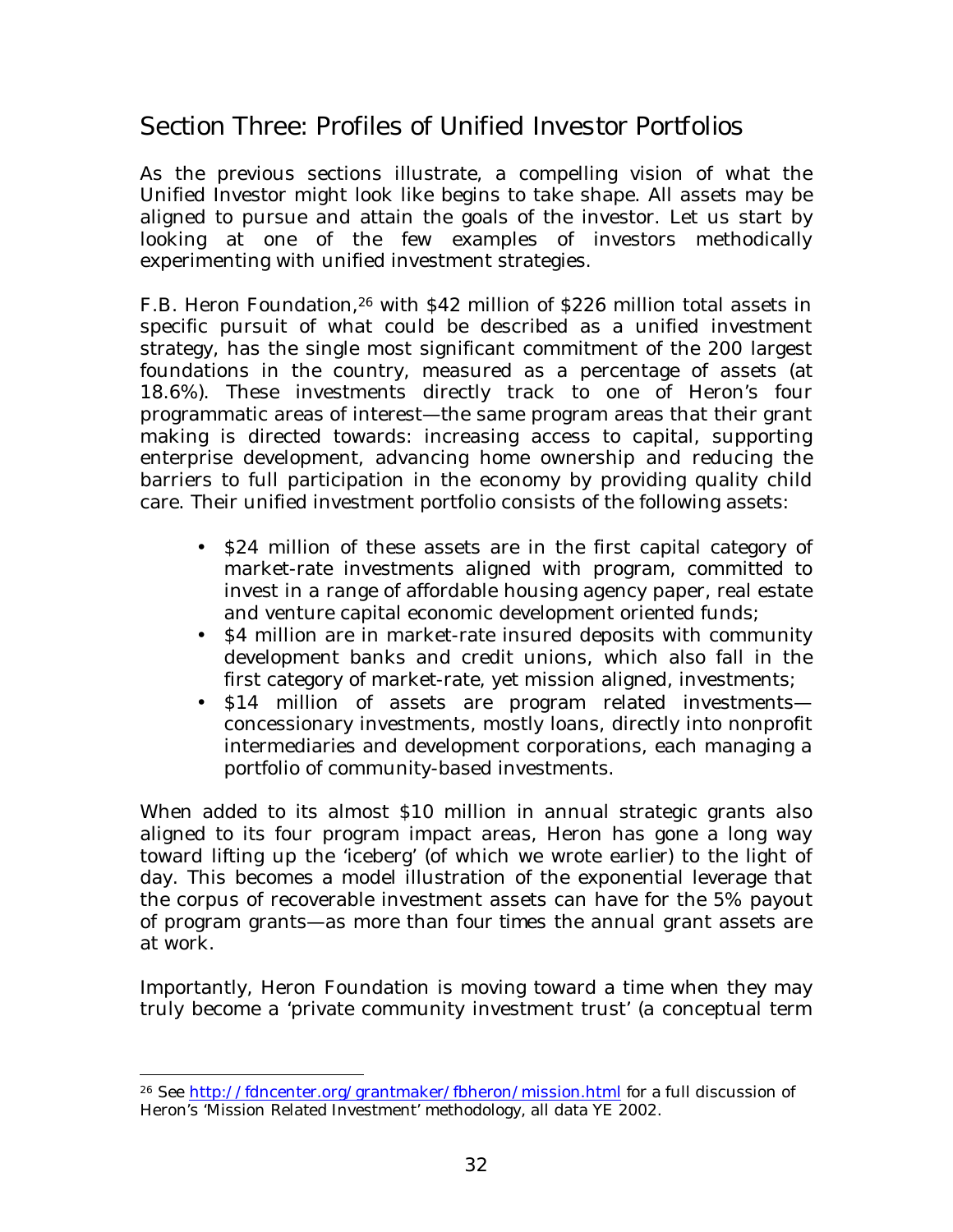only)—one that maximizes the best use of all their financial assets "to get the Foundation substantially or fully invested in mission."

How has Heron fared in its pursuit of positive financial value that leverages greater social returns? In their upcoming annual report, the Foundation states,

"Many readers are no doubt asking themselves, "What about financial return and risk?" The Foundation has established performance benchmarks for each asset class in its missionrelated portfolio. For example, the benchmark for deposits is the national average for two-year jumbo deposits as reported by BanxQuote. In 2003, our mission deposits earned a weighted average return of 2.27% compared to 1.53% for the benchmark. The benchmark for fixed-income securities is the Lehman Brothers Aggregate Bond Index, the broadest measure of the US fixedincome market. In 2003, our mission-related fixed-income portfolio produced a total return of 4.04% compared to 4.10% for the benchmark."

The report goes on to state that, "it is worth noting what has not changed. We have not relaxed in any way our responsibilities as fiduciaries and stewards of the Foundation's assets and we have not changed the Foundation's asset allocation."27 And yet, this is a foundation that has invested 20% of its portfolio in a strategy to gain greater leverage of social value through the management of its financial assets.

The growth in use of program-related investment by foundations has remained relatively flat over recent years, with less than 1/10<sup>th</sup> of 1% of assets in such concessionary mission aligned activity. Similarly, the growth of market-rate aligned investment strategies has not changed radically within foundations. Nonetheless, as the Heron Foundation's model illustrates, not to mention the history of Ford and MacArthur Foundations,28 and other experiments such as Rockefeller Foundation's ProVenEx Fund,<sup>29</sup> there is meaningful experience in this arena—upon which other investors may build.

<sup>&</sup>lt;sup>27</sup> Both quotes are taken from a draft of the F.B. Heron Foundation annual report for 2003. The reader should check their web site for an updated, public version of this report: www.heronfdn.org.

<sup>&</sup>lt;sup>28</sup> Ford Foundation has a long-standing PRI portfolio of \$113 million, out of \$9.3 billion in assets (1.2%) currently, and MacArthur Foundation has cumulatively made \$200 million in PRIs out of what is currently a \$3.8 billion corpus.

<sup>29</sup> The Program Venture Experiment (ProVenEx) of Rockefeller Foundation is \$12 million out of \$2.6 billion total Foundation assets (0.5%). With a mix of 30% of concessionary capital and 70% private equity into potentially market rate return situations, "all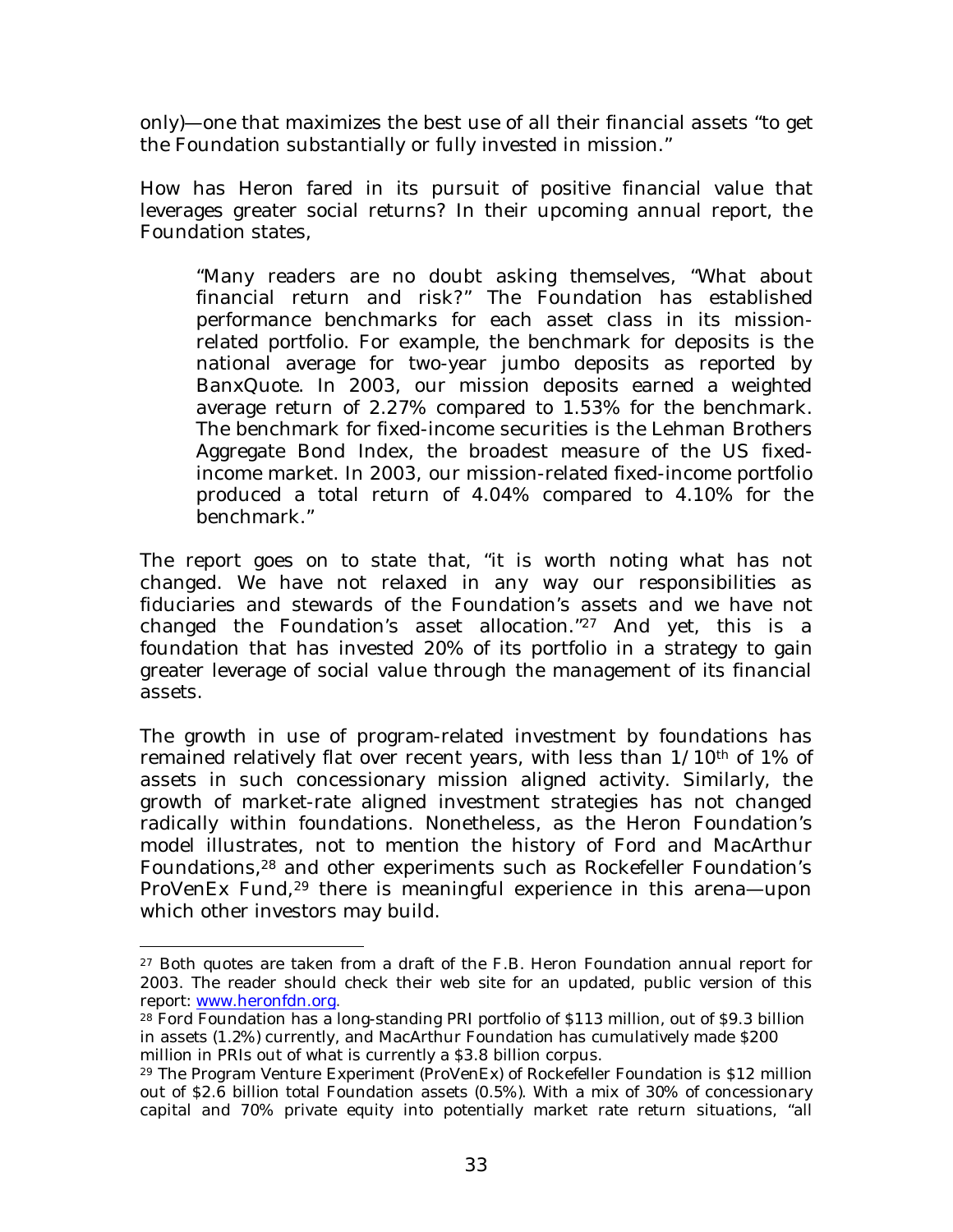To carry the discussion one step further, let's imagine three Unified Investors and design portfolios for them:

1) A \$1 billion major private foundation that is totally aligned behind broad global environmental sustainability

A majority, perhaps 75% of assets, would be in market-rate publicly traded stocks and bonds screened for both negative and positive environmental performance (after financial screening for superior market returns). Alternative energy companies would be singled out for inclusion; polluters and strip-miners would be excluded.

Shareholder activism (proxy voting) campaigns would be undertaken with companies in the portfolio engaged in less than stellar environmental activities, and positive resolutions would be introduced to influence companies to adopt positive stances on the environment. Strategic holdings could be added to the portfolio specifically to engage in this activity (though they may likely be relatively small positions if financial performance is suspect).

To the above activity a small additional allocation to market-rate venture capital in environmentally positive ('cleantech', alternative energy) early stage companies would be undertaken.

Another portfolio could be maintained that invested in rainforest and old growth timberland, with a range of market and sub-market return expectations. These could be directly linked to the strategic grant making initiatives of the Foundation.

A PRI portfolio in nonprofit organizations and CDFIs financing environmentally sustainable business and development work at the grass roots level would be created.

Finally, \$50 million<sup>30</sup> could then be deployed in annual strategically aligned environmental grants that seed new initiatives, develop intermediaries, promote advocacy, education, policy level change and

investments are made to further a specific program strategy of the Rockefeller Foundation and leverage expertise and networks that exist within the Foundation's program areas." The financial return expectations range from 0% to 26%. In 2002, the Boston Consulting Group performed an assessment of ProVenEx. It is available at www.rockfound.org/documents/564/provenex\_assessment.pdf. Interestingly, one of the findings of the BCG study was that the need for intermediaries to manage and administer this sort of BV capital was critical to scalability of the strategy.

<sup>&</sup>lt;sup>30</sup> The authors are not advocating for a 5% payout, but since that is the current benchmark for foundations, it is used for illustration purposes.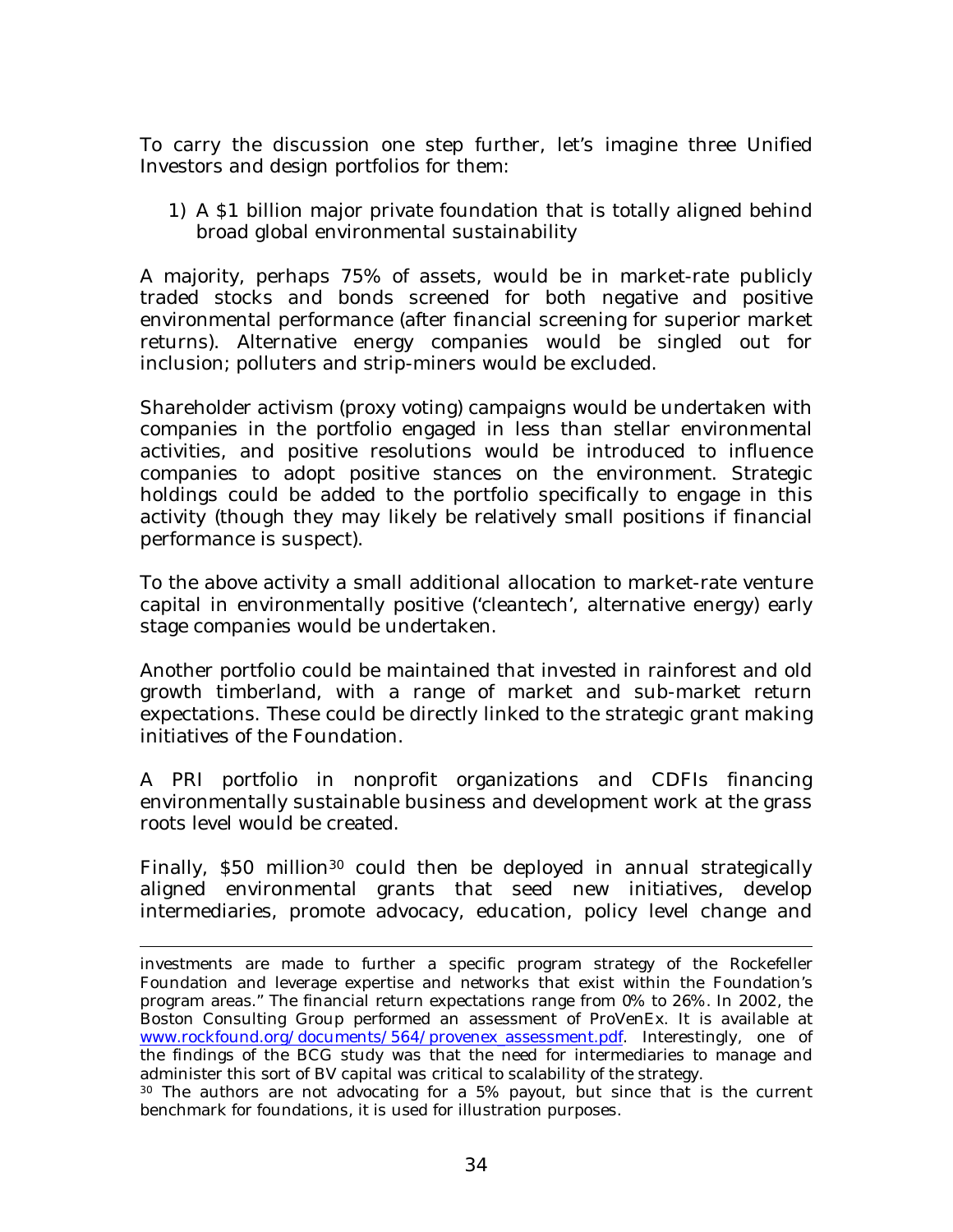support other high impact activities—including strategies consistent with their above recoverable investment activity (such as shareholder action campaigns).

2) A \$100 million family foundation whose mission is to support micro and small business enterprise

A majority of assets would be in market-rate publicly traded stocks and bonds screened for both negative and positive employment practices and economic development job creation (again, after financial screening of those companies). Small cap and emerging market stocks and bonds could be over-weighted.

To the above activity, a small additional allocation to market-rate venture capital in early stage companies creating significant jobs in underserved markets would be undertaken. Also, below market community development venture capital activity would be layered in to target specific activity in low-income communities.

A PRI portfolio in nonprofit organizations and CDFIs financing small business and microcredit work at the grass roots level would be built. This could include investment in secondary market microcredit bonds.

And, \$5 million in annual grants would be deployed to support the broad growth of the field; creating incubators, intermediaries, trade associations and the development of best practices—not to mention strategically injecting capacity building capital either to seed emerging practitioner organizations or into maturing groups invested in through the above recoverable capital activity.

3) A high net worth individual with \$10 million dollars, interested in alternative and affordable housing

The majority of the portfolio would use publicly traded stocks and bonds screened for CRA quality and predatory lending issues (where applicable), and would build in a significant allocation to affordable housing bonds such Fannies and Freddies, CRA screened money market instruments, municipal bonds and market-rate CDs in community development banks and credit unions specializing in affordable housing. Similarly to the previous examples, proxy voting on issues such as predatory lending would be undertaken.

Numerous, somewhat concessionary, pooled funds, bonds and CDFIs working completely in the affordable housing arena would be added to the above. Let us further assume that the individual lives in a co-housing development that they have helped (perhaps anonymously) to finance.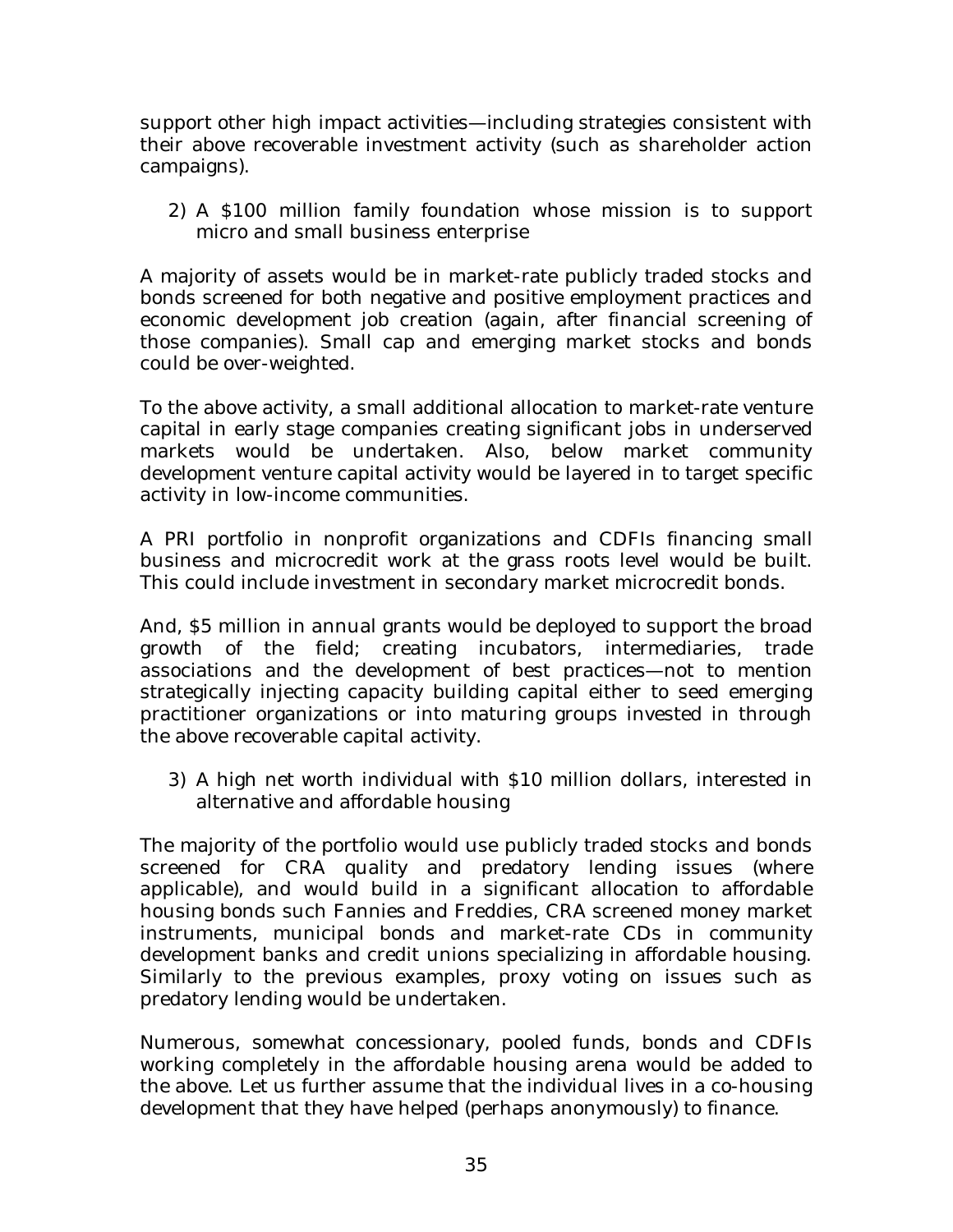And \$100,000 in annual giving to affordable housing groups might be undertaken. 31

*The previous examples are simply common sense sketches of the sort of Unified Investment Strategies that might be executed with careful planning and the necessary will.*

<sup>&</sup>lt;sup>31</sup> The average individual in the United States gives away approximately 2% of their income per year (not their assets)—but we assume a somewhat more charitably inclined and engaged individual in this example of approximately 10% of income (1% of assets).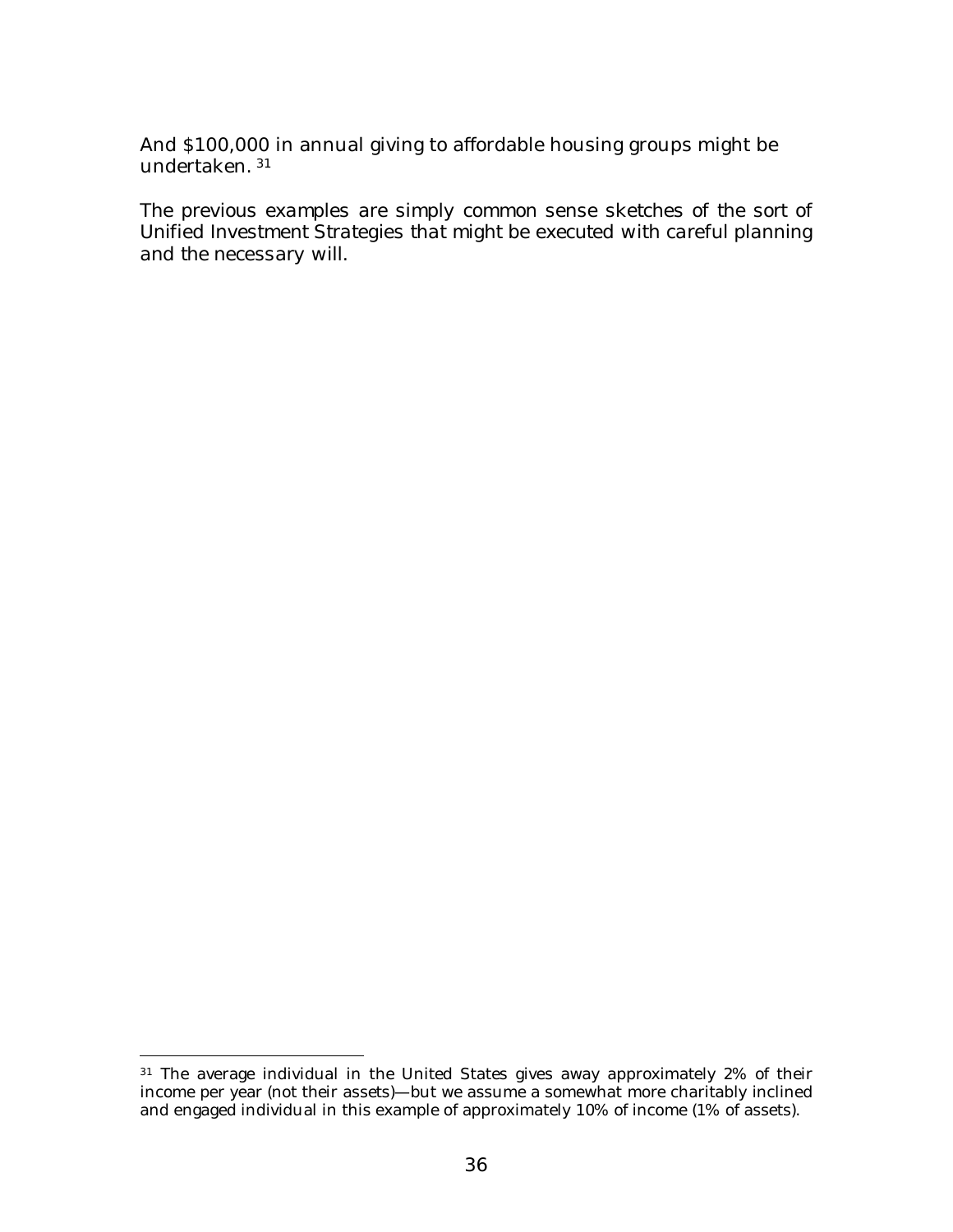### *Conclusion*

The Investors Toolkit has sought to demonstrate how through reconceiving the nature of capital and value, investors may draw upon a variety of instruments in pursuit of building portfolios capable of generating multiple returns. In concluding this exploration, it is important to state yet again that there is no "off the shelf" application or strategy with a "one size fits all" use. Rather than allowing investors and their managers to invest capital for simple financial returns, the engaged investor in pursuit of multiple returns will need to be directly involved in working with his or her asset managers to ensure funds are structured in a manner that is reflective of their overall, unified strategy and goals.

Will the creation and application of unified investment strategies soon become the mainstream approach used by a majority of investors?

Probably not.

However, in recognizing that most investors will remain on the sidelines of efforts to create full, blended value, what is clear is that increasing numbers of investors (both individual and institutional) are building viable, high-performing portfolios capable of generating returns of benefit to shareholder and stakeholder alike.

As increasing numbers of baby boomers approach retirement and reflect on the nature of the world we are leaving our children; as growing numbers of investors develop a commitment to overcoming the artificial wall separating financial asset management strategies from related strategies for building social and natural capital, we will no doubt continue to see significant and meaningful increases in this segment of the capital market. With this growth in unified investors will come increased knowledge, proven options for how we structure capital investments and improved frameworks to track performance of blended value funds—all of which will in turn attract more investors.

The process of building this investor market began with a few individuals seeking greater alignment between their assets and their values. At this point, what is clear is that their numbers are expanding and momentum is building. It is the authors' hope that this paper has been of use to the reader in introducing not simply the idea of a unified investment strategy, but the potential promise of each investor to participate in the creation of full, blended value that provides not only financial returns, but real wealth for our society and planet.